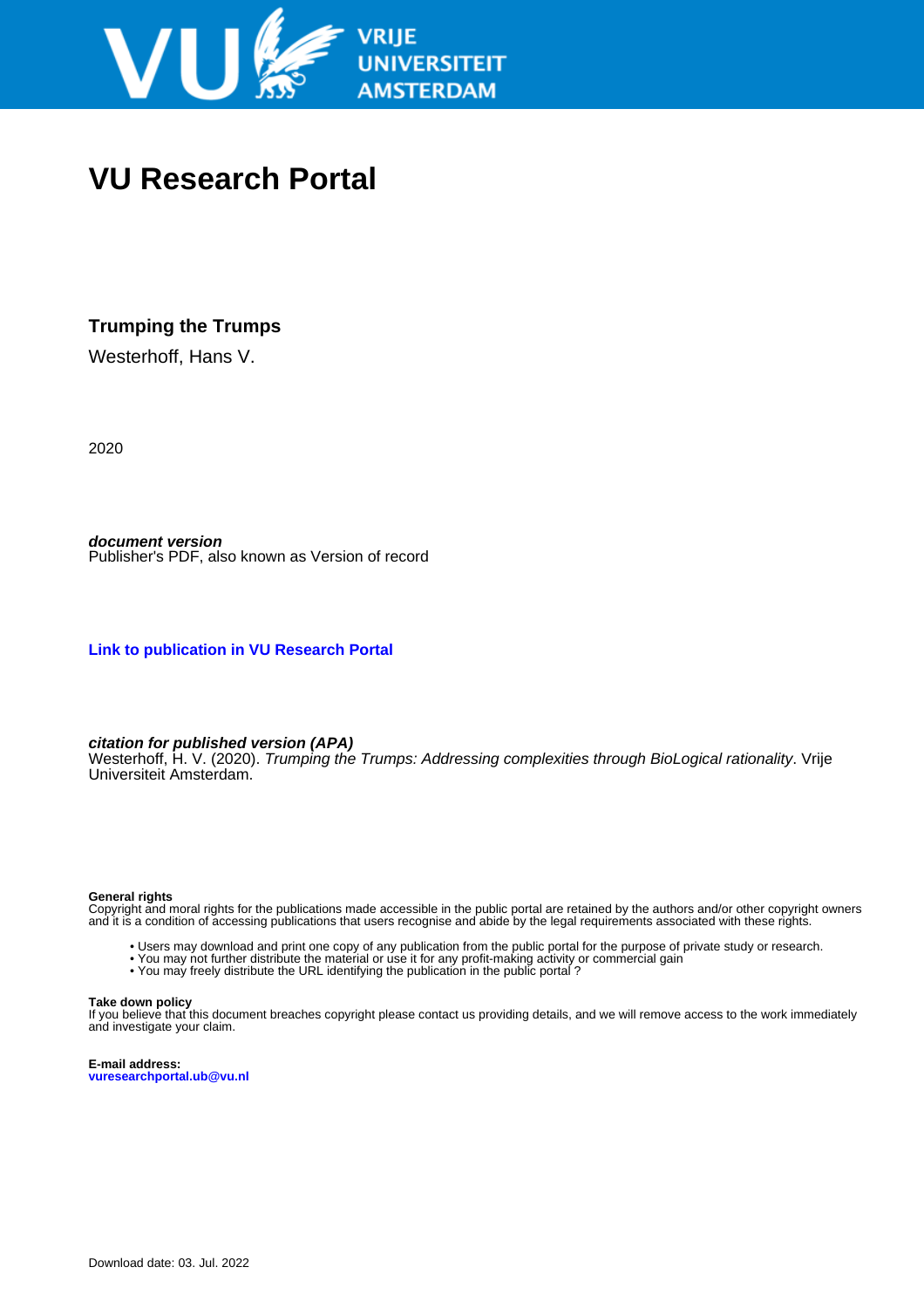# prof.dr. H.V. Westerhoff

# **TRUMPING THE TRUMPS: ADDRESSING COMPLEXITIES** THROUGH BIOLOGICAL RATIONALITY

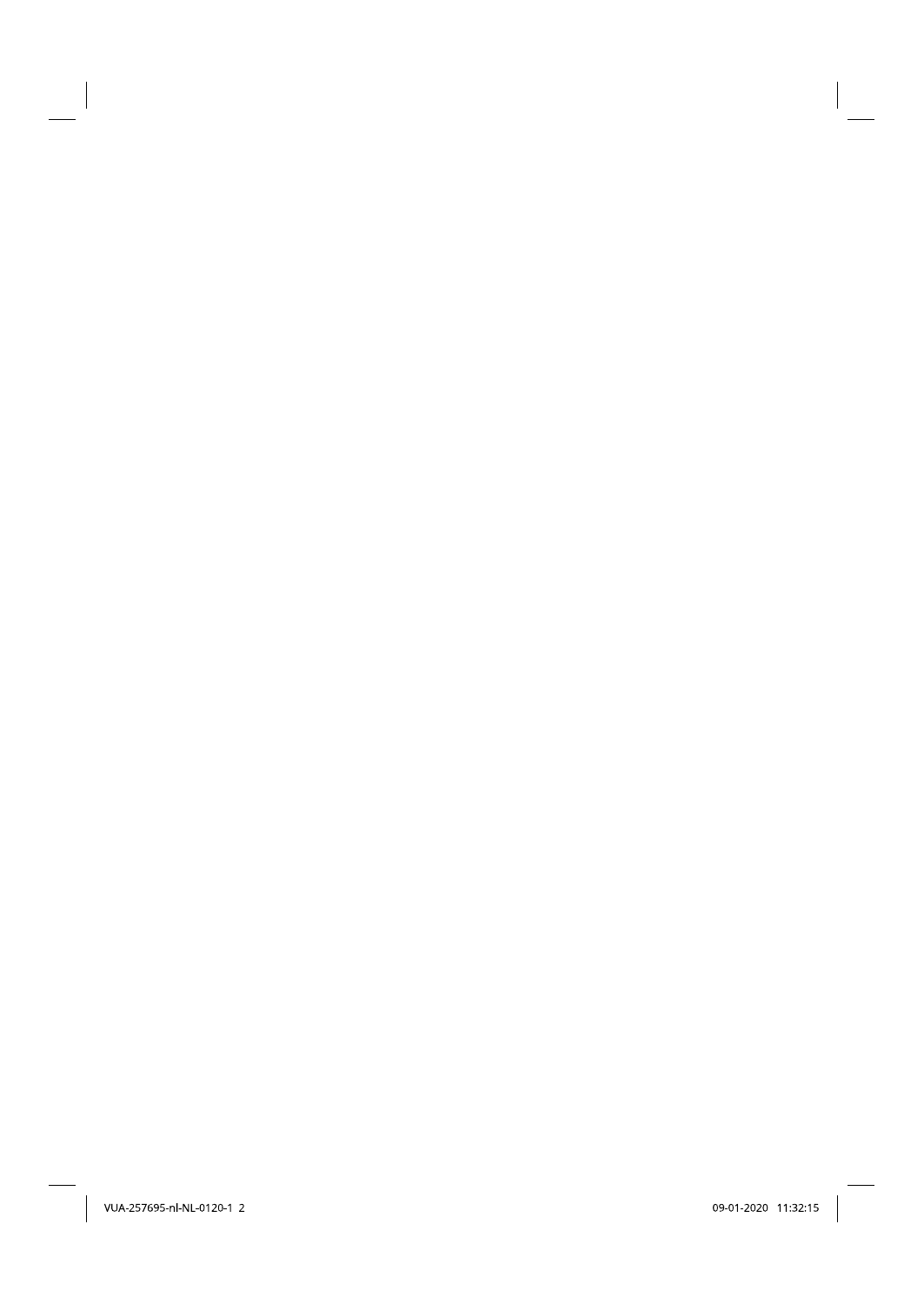## prof.dr. H.V. Westerhoff

# TRUMPING THE TRUMPS: ADDRESSING COMPLEXITIES THROUGH BIOLOGICALRATIONALITY

De Trumps van deze wereld aftroeven: pak complexe problemen aan met, door de SysteemBioLogie ontwikkelde, complexe redelijkheid.

Rede uitgesproken bij zijn afscheid als hoogleraar Moleculaire celfysiology bij de Faculteit der Bètawetenschappen van de Vrije Universiteit Amsterdam op 17 januari 2020.

Lecture on the occasion of his farewell as Chair of Molecular Cell Physiology at the Faculty of Science of the Vrije Universiteit Amsterdam, on the 17th of January 2020.

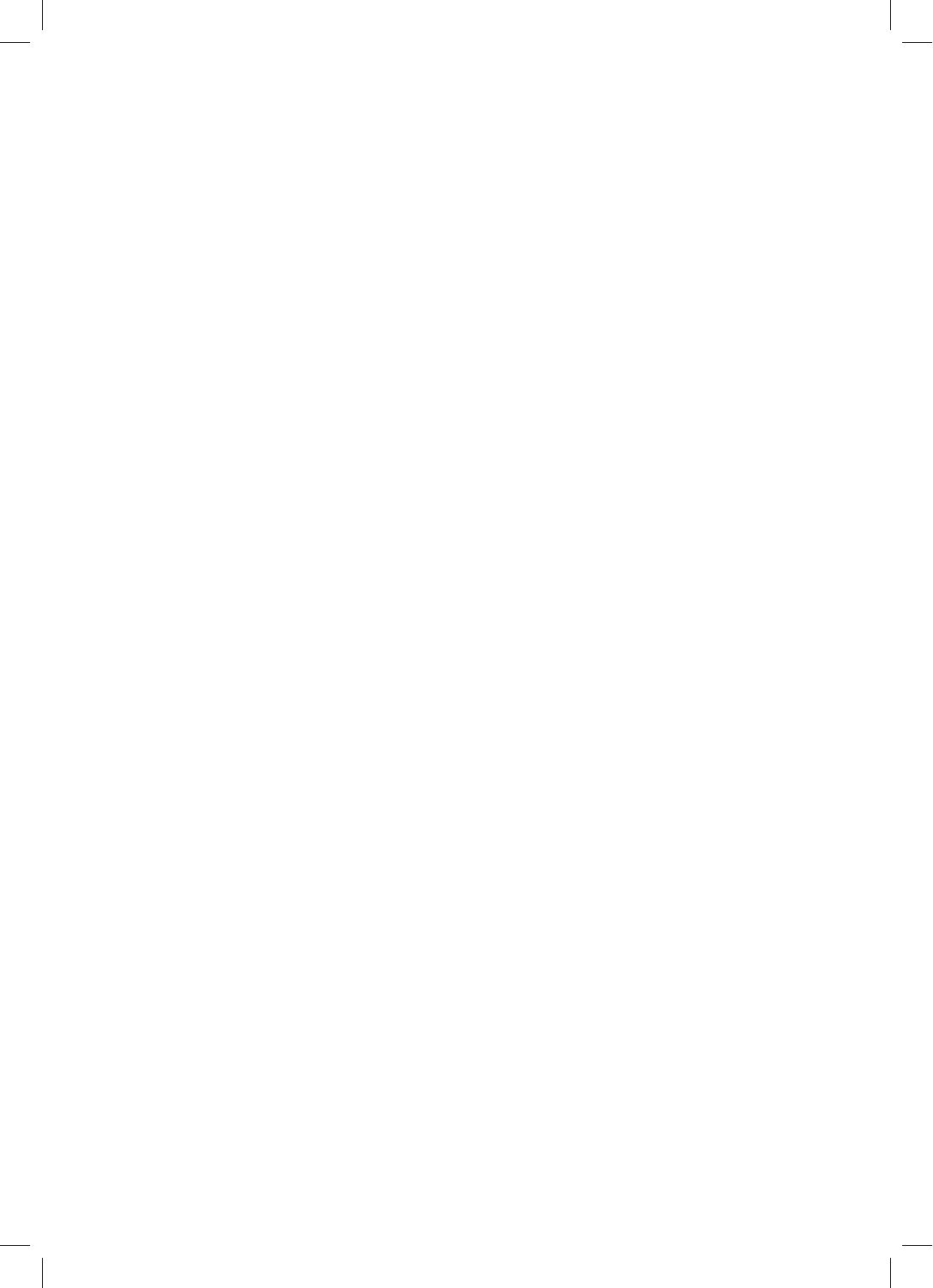## **Contents**

| How systems biology may help trump the Trumps of this world 18           |  |
|--------------------------------------------------------------------------|--|
|                                                                          |  |
|                                                                          |  |
| The idea: help complex Society, by building on its analogies with living |  |
|                                                                          |  |
|                                                                          |  |
|                                                                          |  |
|                                                                          |  |
|                                                                          |  |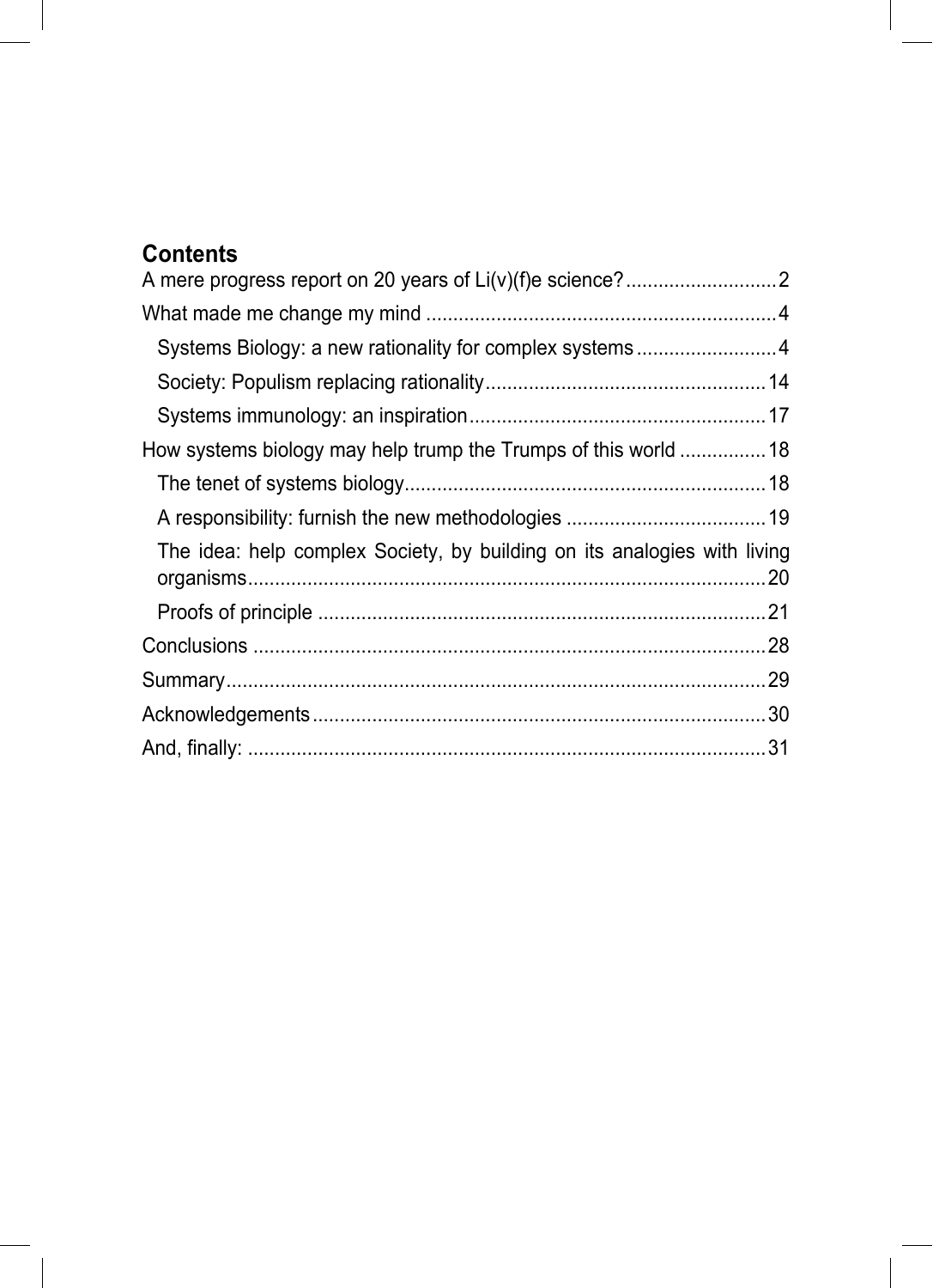#### **A mere progress report on 20 years of Li(v)(f)e science?**

It is a little bit over twenty years ago that, in the very same auditorium I told some of you and many others about my plans, as fairly recently appointed Professor of Molecular Cell Physiology. The lecture was entitled '*Leven()de wetenschap*', with both meanings intended: I aimed for a new science that should be very much alive, and I hailed science itself. In this presentation, you will find that that has not changed much. Contrary to Rosanne Hertzberger whom some of you may have heard at our symposium today, I think that science of many types holds enormous promise for us and Society. This promise does not only reside in its underpinning of new technologies and therapies, but also in what is forgotten most, in stabilizing Society by underpinning our moral values and their evolution. Systems Biology definitely is such a science that deals with dynamics and diversity, as you will see below and in a few minutes.

Just a few years later, when I accepted also my Chair of Systems Biology at the University of Manchester to become an even closer colleague to my friend Douglas Kell (also present here), my inauguration lecture was entitled 'Dancing the molecules' ('*Laat de moleculen dansen'*). I then talked about my intention to move the molecules in the living cell, for instance by increasing their numbers and to do this both in experiments and in computations. In this way I thought I should be able to elucidate how living cells work through their dynamic molecular networkings, and how cells at other times might fail to work, such as in disease. In the latter context I was aiming for an accelerated development of better medicines, e.g. together with Adriano Henney at AstraZeneca, then at Alderley Park near Manchester.

In both auditoria my lectures were received with enthusiasm. Now, in England this often comes from innate politeness (Yes they have it, they have it, except perhaps in the House of Commons), but at our Calvinist VU, such enthusiasm is not easily obtained; so it may actually have meant something. We will see more of this today…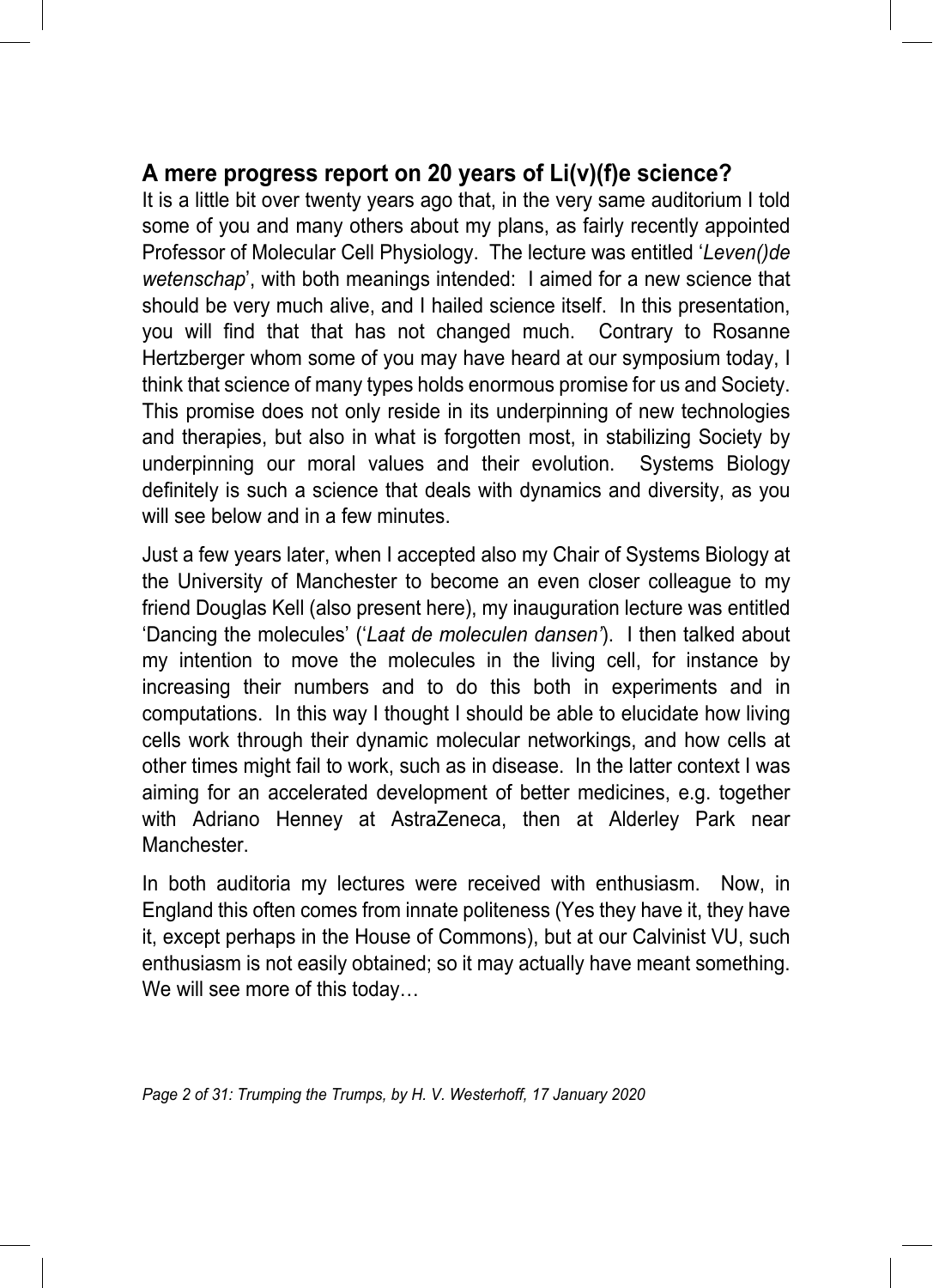But most colleagues in biochemistry and molecular cell biology, or for that matter in mathematics or physics, thought nothing of it: 'Pff, equations in molecular biology: ridiculous'. Peter Ruhdal Jensen would testify to this. Or: 'Wet-lab experiments in mathematics, come on, biology is a soft quasiscience'. My students here find such times hard to imagine, but I remember how Douglas, Steve Oliver, John McCarthy and I needed to work on field and funders to make both aware of the scientific bonanza that lay ahead in systems biology. But this did result in six research centers on systems biology being funded in the UK. And with Karl Kuchler, Adriano Henney and later Roel van Driel and others, we did the same for German systems biology and its subsequent funder, and with success: an extensive research program emerged on the systems biology of the liver. In neither Germany nor the UK, it is now frowned upon if wet-lab data are interpreted mathematically in the same lecture or paper, as they are presented. Systems biology has become mainstream.

In The Netherlands most new developments usually emerge 25 years later. But particularly Roel van Driel has been successful in much accelerating this. And, by now, even papers in EMBO Journal and Cell routinely involve mathematical equations.

So, a year ago, I thought I owed you an update on *my* systems biology, 20 years after my inaugural lecture. Preparing for the update lecture, I began to realize that 'we' had pretty much done what we promised: 'We' had made a dynamic model of yeast glycolysis in terms of its components, sorted out how regulation could be quantified, identified cancer as a systems disease, found a network target for drugs against sleeping sickness, projected the yeast and human genome sequence in terms of a metabolic map, developed systems immunology and pharmacology, pinpointed the importance of individualized network-based medicine, showed that phosphatases should be equally or even more important as/than kinases in signaling, etcetera, etcetera. For the non-systems biologists, I should clarify that most of 'we' is in fact 'they': in systems biology we collaborate with our students and colleagues so intensely and we exchange our most recent methodologies so quickly, that one should see the progress more as produced by a field of

*Page 3 of 31: Trumping the Trumps, by H. V. Westerhoff, 17 January 2020*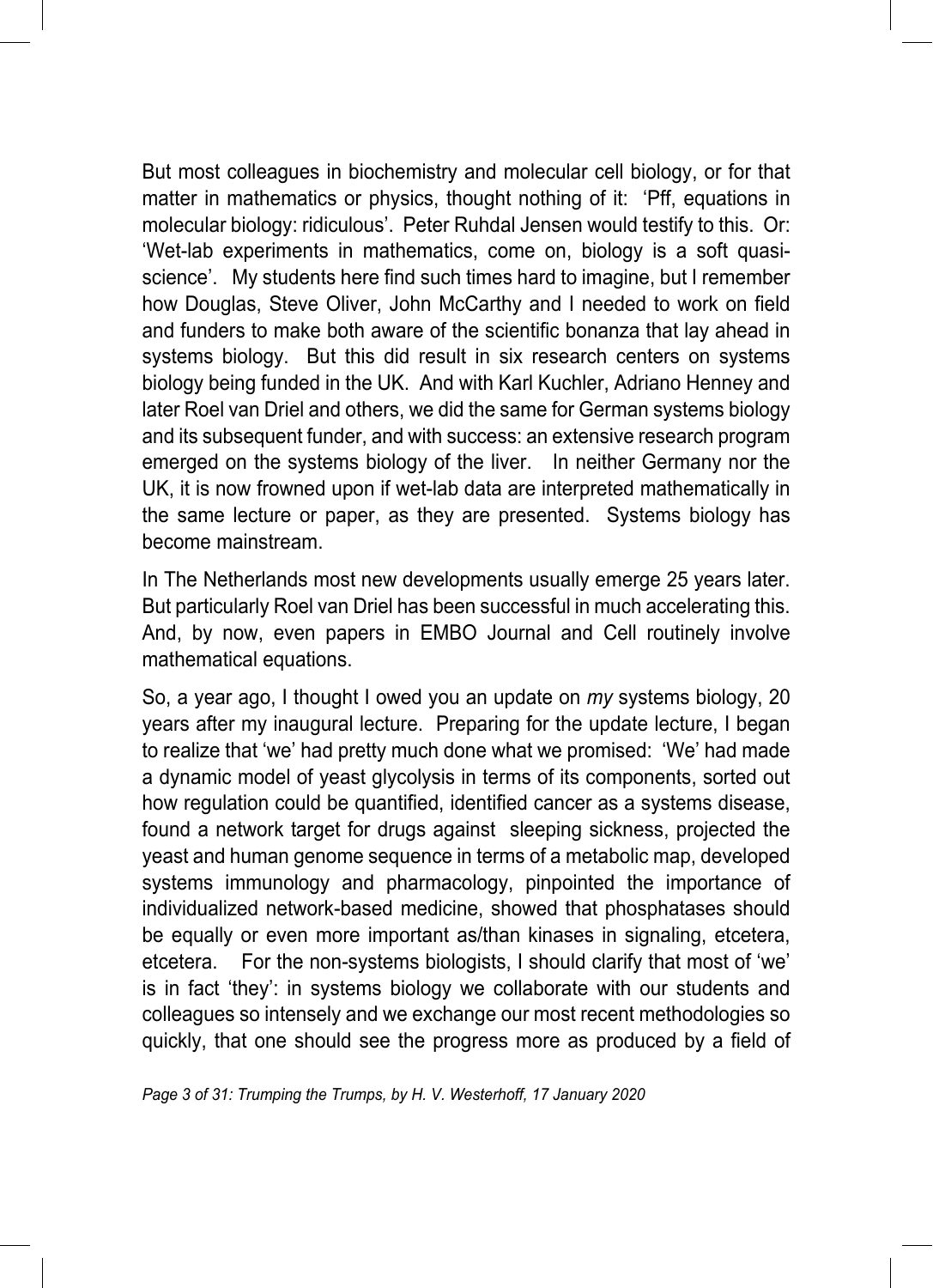people than by many independent individuals. Not that I would wish to deny the enormous importance of my immediate coworkers to the developments; I am merely grateful that they pulled me along.

As are biochemistry and molecular biology, systems biology is here now, and it is here to stay. And now that its first missions have been completed, network-directed individualized medicine can be developed in full, with all due subtleties and caution.

The thrill in science lies much more in discovering than in the reporting thereof. So, a progress report did not seem to be maximally exciting to me. You can read the progress in our publications and in the publications of many others, including the speakers at today's symposium. Or, as the funders tend to do, you can count their citations, or the number of citations of the word systems biology and you will find a quasi-exponential growth, well exceeding 'molecular biology'. Or, much better, I could discuss one of the profound discoveries we contributed. But then my lecture would become highly technical, hard perhaps for some of the audience and boring for me, because I had already heard the same story many times at conferences. So, I decided to present to you some brand-new work, inclusive of my own new systems biology computations. This work is based on our work of the immediate past and therewith includes a progress report. What follows should then bring you, my audience, and me on a par, by talking about important issues outside systems biology that I hardly had a better understanding of than you, before I implemented the systems biology approach.

#### **What made me change my mind**

*Systems Biology: a new rationality for complex systems*

#### First: the conventional rationality

Rationality refers to employing logical consistency only, when deriving conclusions from existing knowledge and acceptable assumptions. Rationalism, developed by Descartes and Spinoza, refers to the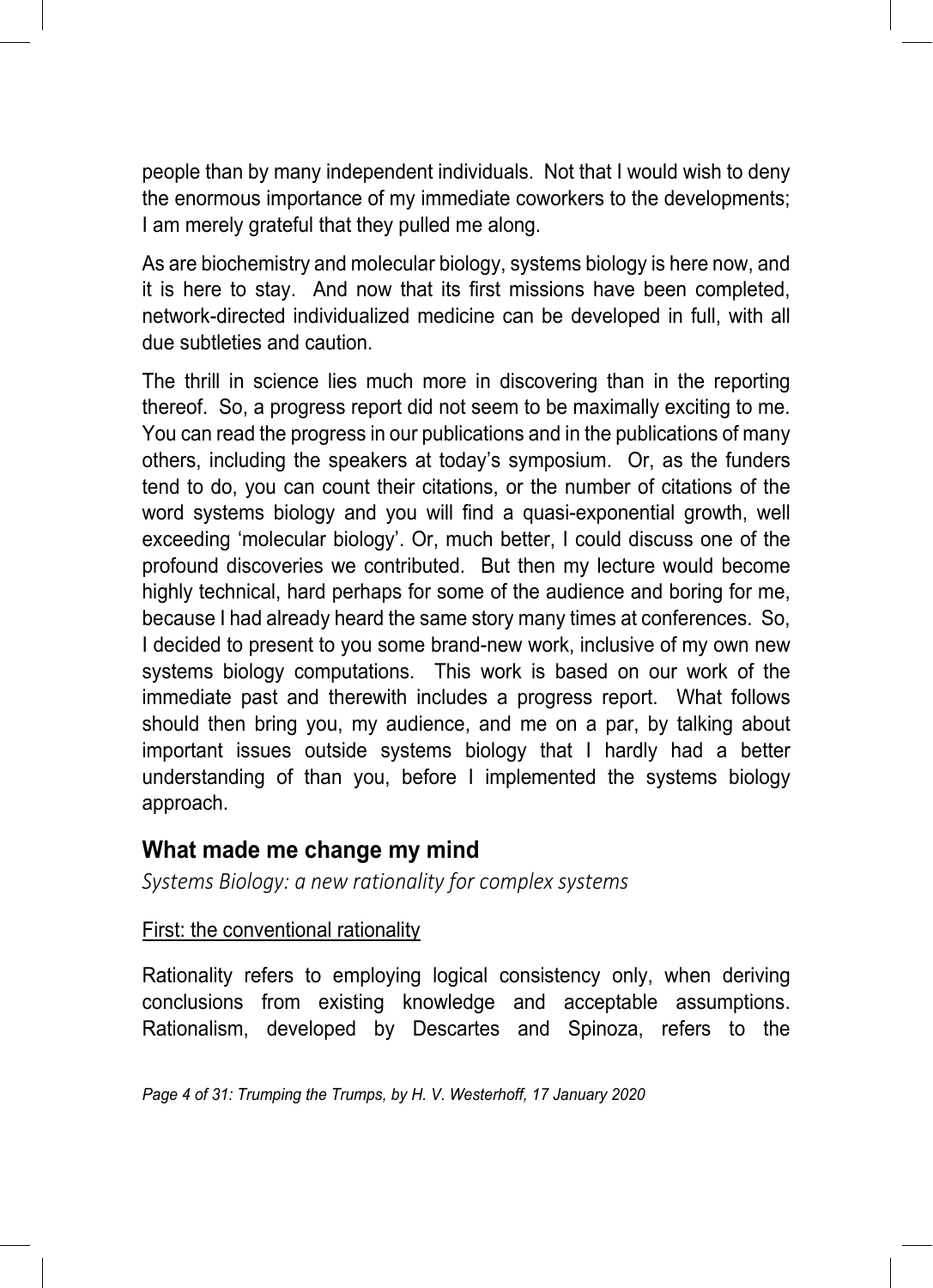corresponding philosophical position that truth is to be established by intellectual deduction. Experimental testing with the resulting information being used as validation or falsification, was then seen as less important. Empiricism holds the opposite view that knowledge comes only or primarily from sensory experience. Empiricism appears to dominate in biochemistry and molecular biology in the sense that all hypotheses need to be validated experimentally. In computational physics on the other hand, results of often lengthy computations based on established principles, are accepted as 'evidence'. The latter is the deductive basis of new knowledge. And of course we molecular biologists also use the deductive mode: If we sequence a genome and find a stretch of DNA with extensive homology to a gene of known function in a different organism, we attribute that same function to that stretch; we rarely bother testing this. And of course, physics was not quite happy with the exclusively deductive evidence for Higgs' boson and went for empirical evidence and ultimately found it. Therefore present-day sciences use a combination of deductive and empirical streams of evidence. I refer to this combination of deduction and experimental testing of hypotheses as, by now, 'conventional rationalism', and to the corresponding attitude as 'conventional rationality'.

This conventional scientific rationality does not suffice for complex biology however. The number of recognized underlying principles is too small to deduce the organization and behavior of living organisms from them; one cannot compute the molecular state of a living cell by an extensive energy minimization calculation. For functional reasons, the cell is 'caught' in a local minimum, which is strategically not even close to equilibrium. And the number of truly different experiments that can or have been carried out on a particular cell is far smaller than the possible number of binary interactions of 25 000 components, i.e. 0.6 billion. So there is no way in which we can understand living organisms by conventional rationality.

Since the original rationalism was defined and developed only a few miles away from this auditorium, and because Baruch Spinoza associated himself with, then radical, Christians, I am tempted to update its definition in this temple of Abraham Kuyper, after all called the *vrije Universiteit*. So we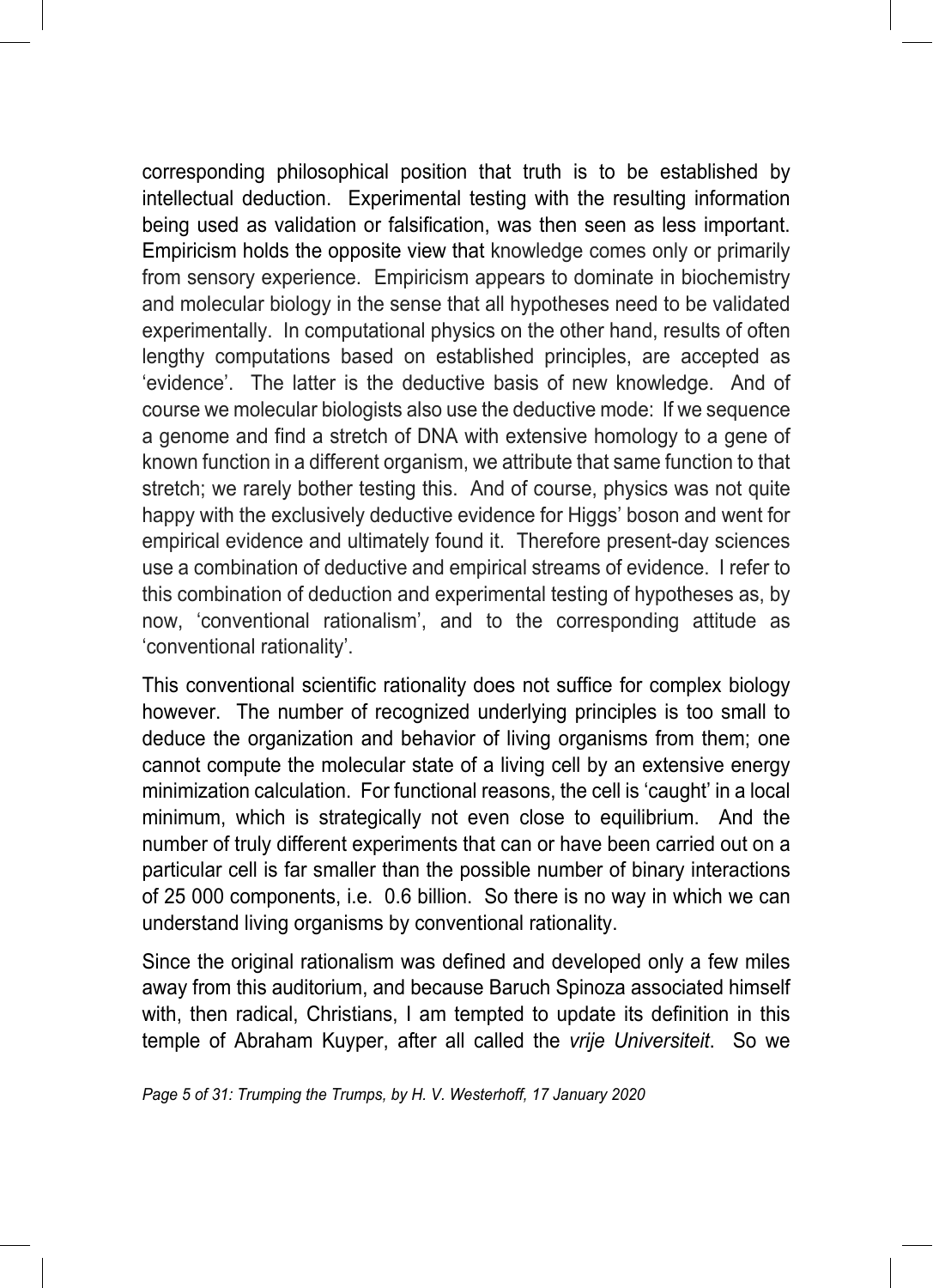should speak freely. Above, I claimed that systems biology has developed methodologies that enable us to understand life at least partially. What then is the quintessence of this new reasoning in systems biology, and thereby of its new rationality fit to address systems of high complexity? I will now discuss how the complex rationality of systems biology came about and what it entails.

#### Simple solutions impossible, the complex solutions incomprehensible

William of Occam (1285 - 1349) is well known for his *adagio* that explanations should be as simple as possible (*Pluralitas non est ponenda sine necessitate*), which is all too often simplified to 'explanations must be simple to be valid'. We shall refer to the latter as 'Occam's razor'. For sure, a single step, such as transcription or terminal respiration, that is both rate limiting and the prime regulator for all processes of life, would have been the simplest option. There is however no such simplicity in living cells.

Even the simplest organisms that we know of have a genome with well over 300 genes, understandably so in view of the complexity that minimal Life requires for fitness. In view of evolutionary selection and optimization, it then is likely that all these 300 genes exercise some control on fitness, at least under some circumstances that are relevant for the survival of the species. For the human case (each of us has 25 000 different genes) this implies that thousands of molecular processes together may control any of our important functions. The observation that there are not 25 000 but 'only' some 200 oncogenes and tumor suppressor genes, was perhaps foreseen by Orwell: Almost all genes may exercise some control over almost any human function, but the extent of this control varies widely between them. Throughout the latest 20 years my teams have been finding the control of functions of living cells and organisms to be following this 'law of Orwell' (*All animals are equal but some are more equal than others*).

All too often it takes a while before I realize the full implications of experimental findings. So it was not in 1983 but only a decennium ago that I did. The implication is that explanations of biological phenomena should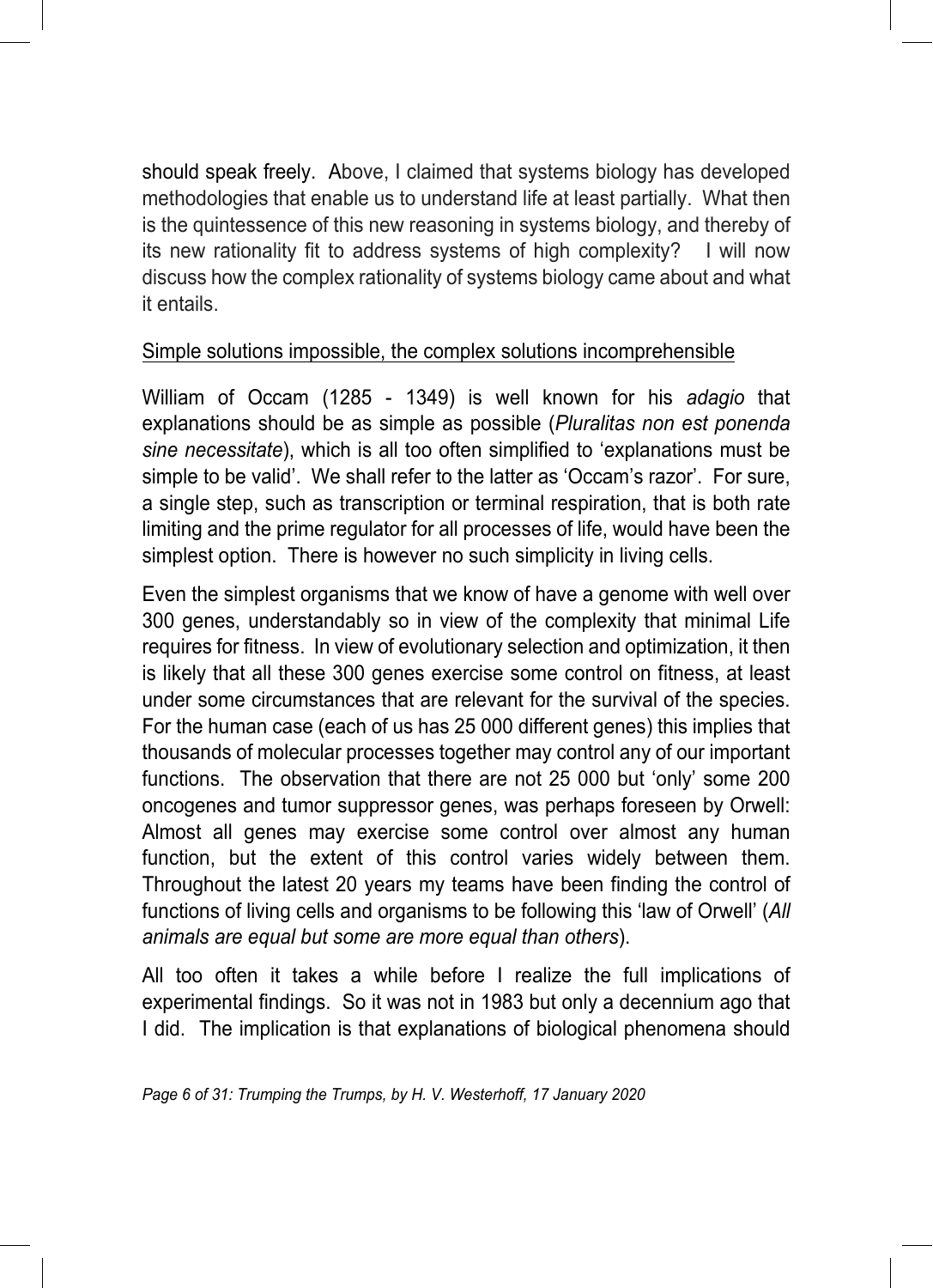have a complexity in excess of 300 (degrees of mutually cross-talking degrees of freedom). This is dramatic for two reasons: It constitutes the end to Occam's razor for life sciences. And, it means that Biology cannot be understood by the human mind (alone). For, our brain can at most operate two tasks at the same time, not 25 000.

#### Light at the end of the tunnel: new systems-biology methods

As to the first issue, we - six centuries after William of Occam, yes we were late - formulated the opposite principle (*Pluralitas non est eliminanda sine necessitate*): in explanations of a human function one should start with explanations of a complexity of twenty-five thousand and only reduce that complexity when one finds good reasons to do so.

With respect to the second issue, I started wondering how existing life sciences are managing to deal with objects of study that are too complex to understand. The answer is that there is more to sciences than 'understanding' in the cause-effect sense that I was thinking of. One may also determine the sequence of events, even if this is not necessarily a causal chain. Or, one may make an inventory, such as determine a genome sequence, or make a metabolomics footprint of an organism. Indeed, such big-data science is fascinating and important, although not necessarily leading to understanding. If fortified with pattern analysis, it may even lead to discoveries that are not limited by pre-formulated hypotheses and my dear colleague Douglas Kell has become keen on this. So indeed, most cell biology publications in well-quoted journals are data driven now. Hypotheses, their testing and discussion are considered 'not done', unless such considerations lead to a simple explanation obeying Occam's razor principles.

Even though molecular cell biology was dealing with a subject that was too complex to ever understand in terms of Occam's razor criteria, the topic was thriving and the corresponding number of publications increasing exponentially. But for people like me who are keen on causal explanations, there was a reason to worry: the way it was going cell biology would hardly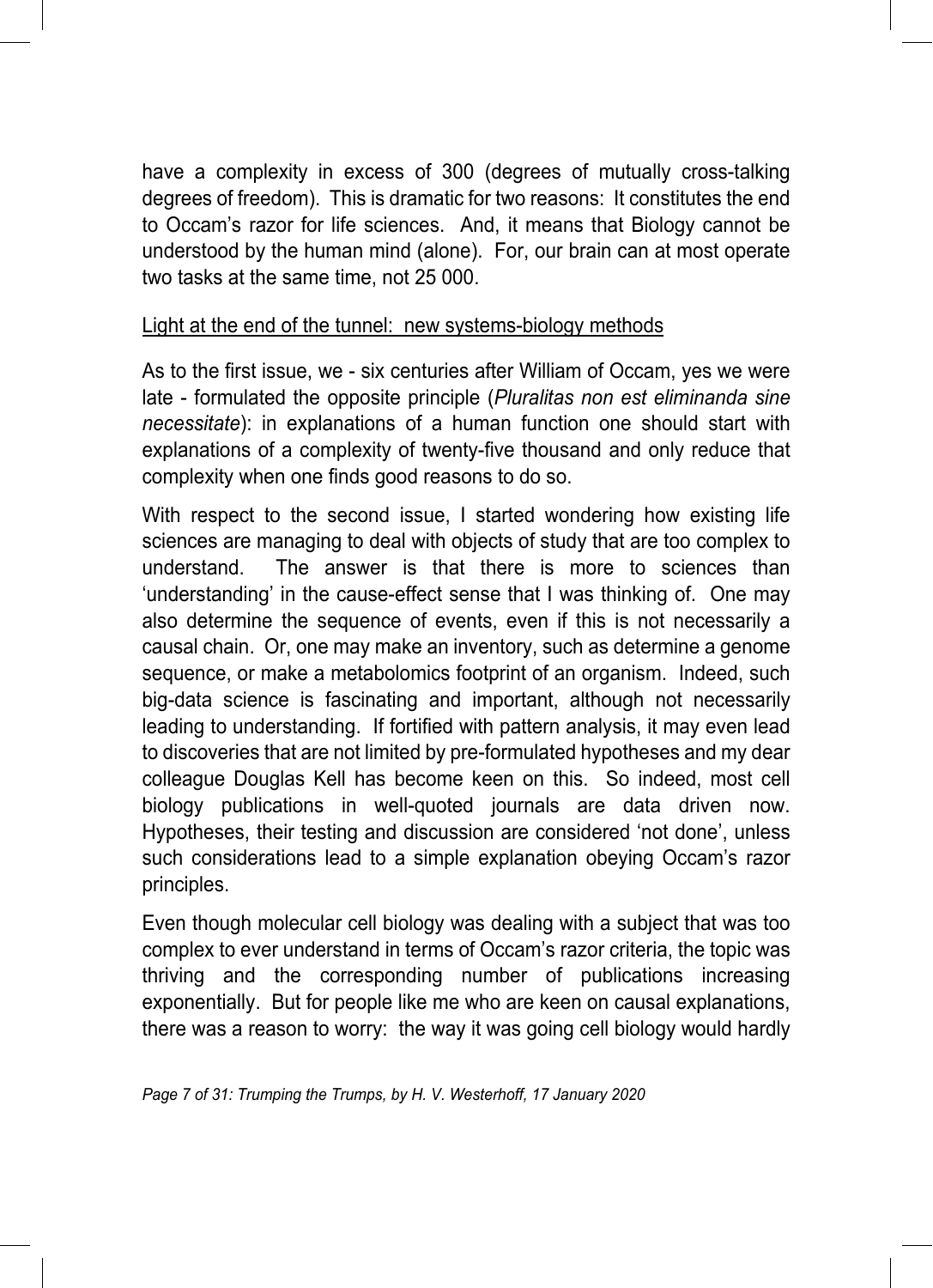ever lead to true understanding and to robust interventions by new therapeutic drugs against cancer, diabetes or Parkinson's disease.

Rather than adapting to the science around us, we therefore continued to *dance the molecules* and *liven up the life sciences* by cause-effect, say bottom-up, systems biology. We developed and implemented systems biology methods that could deal with the complexity. We did this by making mathematical models of pathways, such as glycolysis, in various living organisms, thereby working our way up, we thought, towards the complexity of the whole. Some said that such working up should be impossible. But when there are problems that are theoretically too difficult to solve, one should turn to engineers such as Jens Nielsen, Sef Heijnen (present today) and Bernhard Palsson. Bernhard's team was the first to add biochemical information to the genome that had been sequenced now 20 years ago, and then made a map of the biochemistry of that genome. This map thereby included all the *chemical* complexity. As more often, the engineers were kind enough to involve other systems biologists, including Douglas Kell (also present here), Jens, and myself. Hence I found myself on prime-time Dutch television explaining what this meant and what the implications of knowing the biochemical whole of an individual on the basis of her DNA sequence, could be for disease diagnosis and therapy. Of course, we should recognize that this constitutes merely a plane through the iceberg, and not even its tip: there is also transcription, translation, epigenetics, dynamics, *etcetera,* and it will take a while before we have made the corresponding static maps, and then the dynamic versions thereof. It is no surprise therefore that so many of my PhD students and postdocs here look so pale: they are hard working to get us those maps, whilst I am touring the planet to learn from my other colleagues.

With this I learned that we now do have ways to understand systems of this tremendous complexity. Robbert Dijkgraaf (last Saturday's NRC-Handelsblad) is no longer completely right with his: '*Evenmin als wij intuïtie hebben voor elementaire deeltjes of zwarte gaten, snappen we verbanden van triljoenen actoren.*' Just as little as we have intuition for elementary particles and back holes, we do not understand networks of trillions of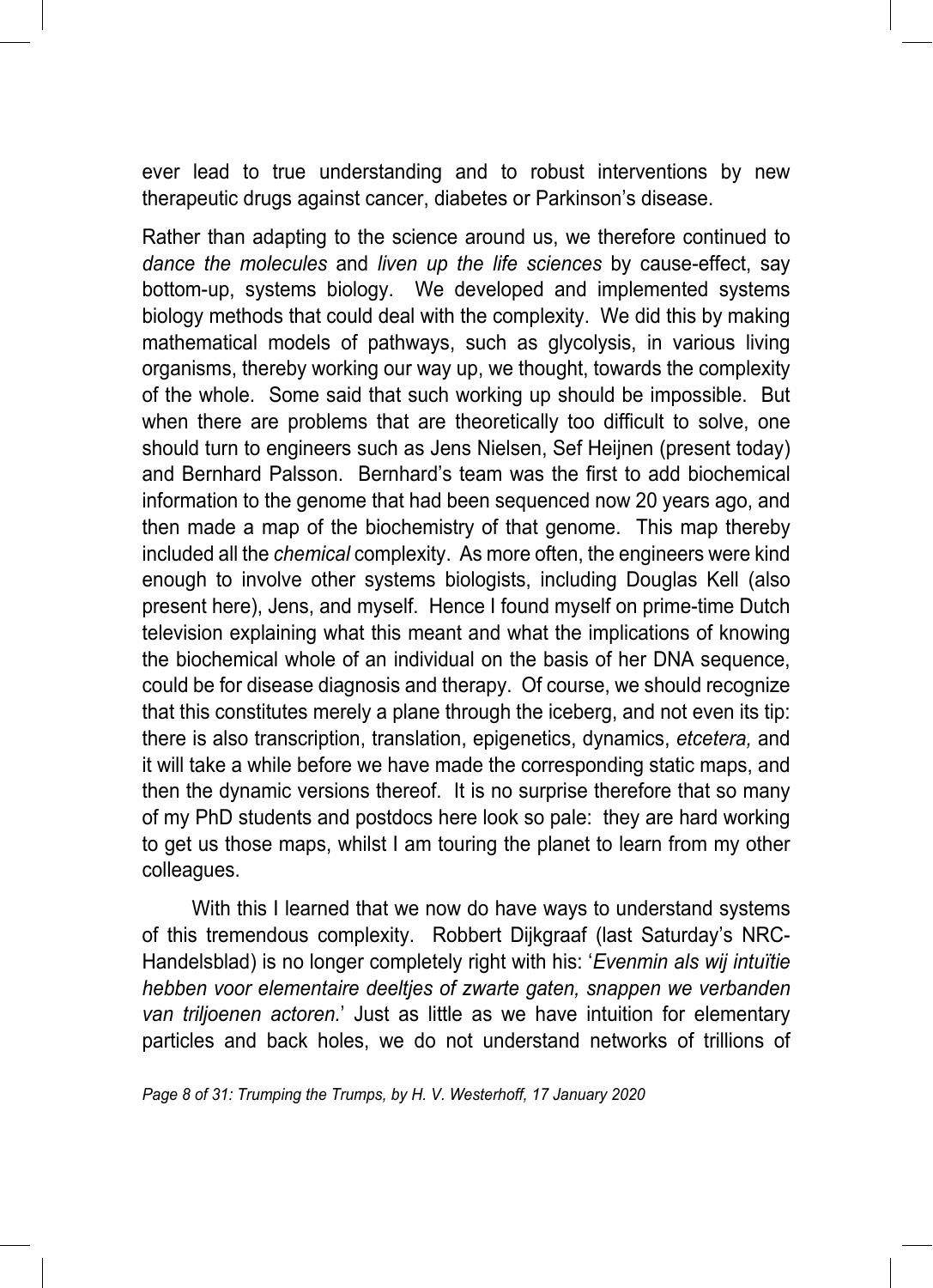actors]. We do understand some aspects of these networks, such as how we can predict and detect inborn errors of metabolism. As I am speaking, colleagues all around the world are practicing systems biology using the new methods. They come to new understanding of networks in living cells. They are also discovering principles of operation of these networks, an area where my teams have made exciting discoveries. My colleagues and coworkers have revolutionized the life sciences by enabling for the first time, *true* understanding of their networking-based functions in terms of molecular interaction properties.

#### ~omics and completeness

Induction, i.e. the inference of the cause from an observed effect, is a logically feebler methodology than deduction: a single conclusion can often be deduced from more than one set of premises, many of which may be unknown. Thereby conventionally, induction does extend beyond the formulation of hypotheses, predictions of which can then be tested subsequently. In conventional scientific rationality one then accepts the hypothesis that has survived all attempts of falsification as the one that is likely to be right. The attempts to falsify should include both falsification by deduction from underlying principles and by predicting new behavior that is subsequently not reproduced in targeted experiments. But in the highly complex biology there too many alternative hypotheses and too few deductive and experimental tests are possible. Up to recently, if a hypothesis failed a test, one could always invoke a yet unknown gene that added an interaction responsible for the experimental observations, and this on top of and saving the hypothesis being tested. This was a state of affairs that Occam was precisely warning against. Systems Biology ended this predicament, by using genomics to establish the *complete* catalogue of genes and corresponding metabolic activities, eliminating the option of invoking yet another, unknown protein to rescue a hypothesis.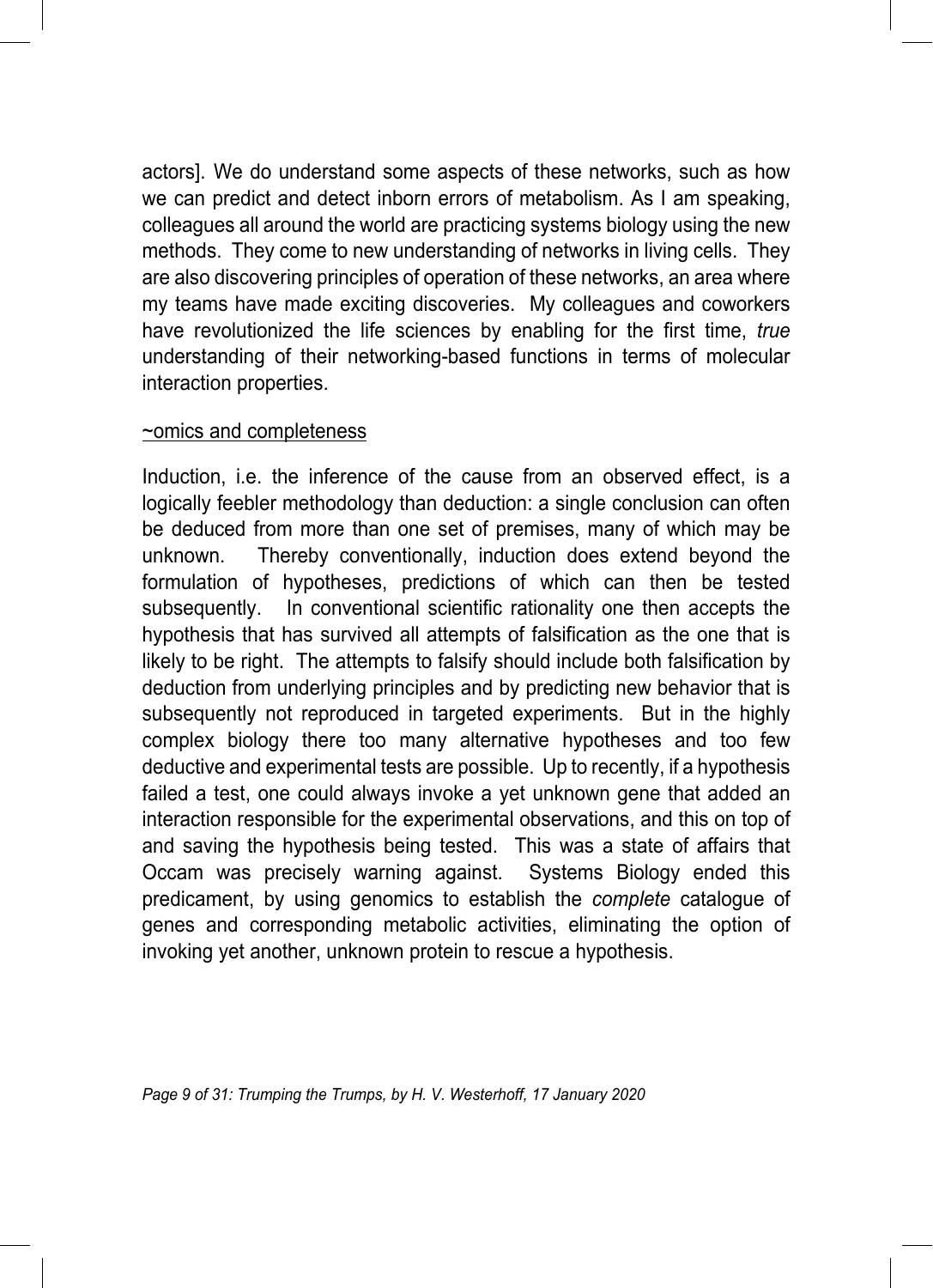#### Multiple parallel explanations

Knowing what all the options are does not lead one to the single right option. Applying Occam's razor might seem to do so, but we have just seen that Occam's razor is unlikely to lead to the truth as the truth needs to be complex not simple. In addition it is accepted that parameter values and observations come with errors in them. Therefore the future is not one of a single 'best' concept of how a living system works, but one of a number of concepts for all of which the systems biologist then established a probability of being correct. Thanks to the increase in computer power, systems biology has been able to develop the strategy of working with all options that meet a number of restrictions, at the same time (such as in massive parallel modeling and flux variability analysis. My colleagues Kaz Maeda and Fred Boogerd, from Tokyo and Amsterdam have developed and implemented an amazing methodology to do this; I call this the rubber band method.

#### Multiple causation and pleiotropic interventions

Above I already mentioned that in biological systems, functions tend to be controlled by multiple active components at the same time but to different extents. This requires an extension to the conventional rationality that tries to find the single cause for each phenomenon. (Metabolic) control analysis (MCA) is a way to deal with such multiple causation and its causes. MCA has further shown that Biology is subject to fundamental principles, such as one that relates the relative strengths of causation of a certain concentration at steady state, to the more dynamic causation of reaction rates by metabolite concentrations. This is my favorite concentration controlconnectivity theorem. I call these MCA principles 'laws' because they have a foundation that is as generic as that of the second law of thermodynamics, i.e. deduction from generally accepted underlying assumptions. The multiple causation principle has the further corollary that multiple intervention can well be more effective than single intervention.

Biology has more such scientific laws. Some of these are more empirical, such as the one purporting that all life on Earth contains DNA with the four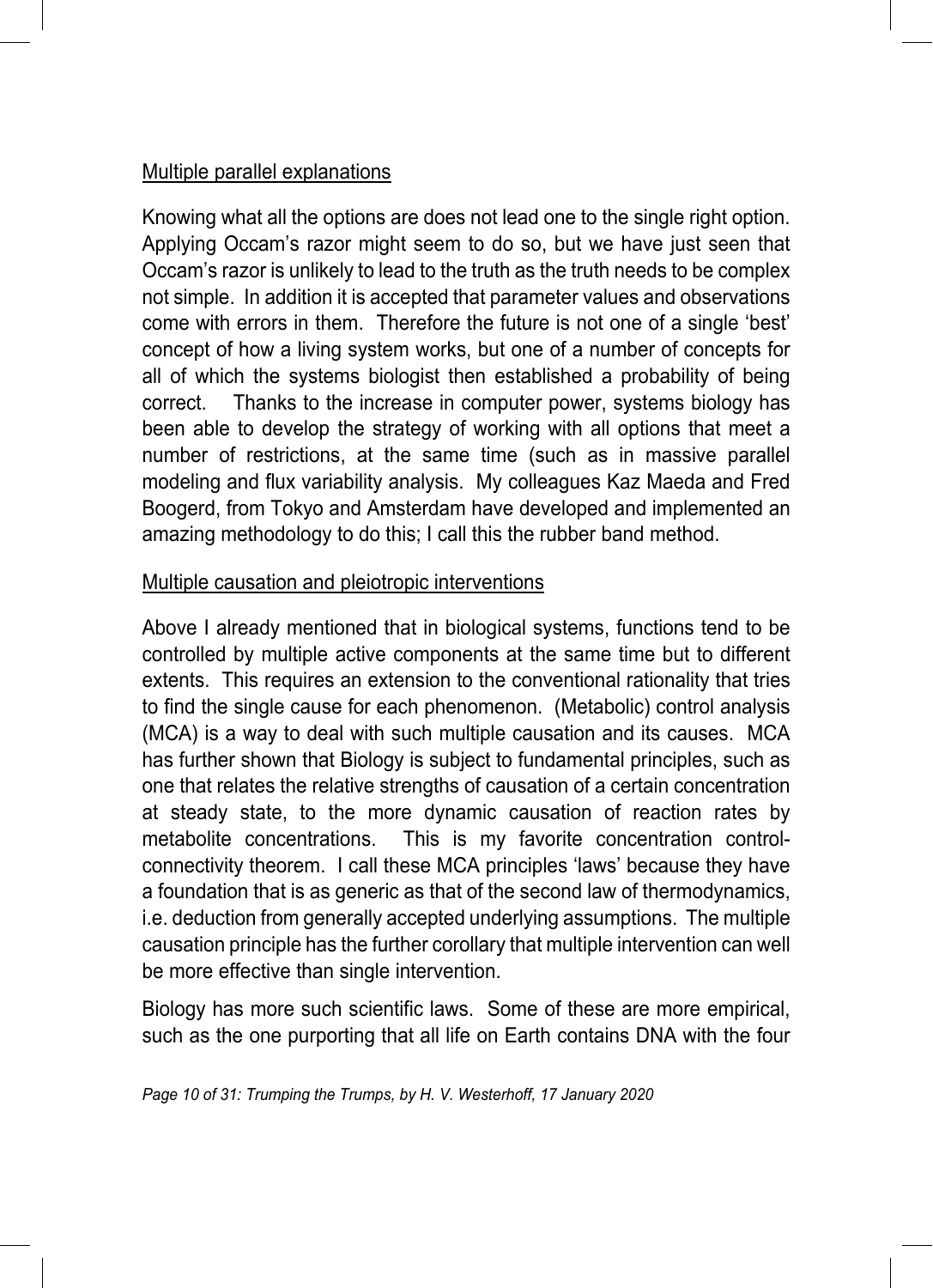bases deoxy A, T, G and C. In a fascinating training course at the University of Amsterdam, called 'How to build an alien', astrophysicists, astrochemists and systems biologists stimulate students to think what other life-forms might be possible on other planets, but also on Earth.

#### Data integration

Conventional rationality was usually applied to issues of rather limited complexity, nothing like that of a network of 25 thousand independent genes that only together determine health and disease. Such vast networks require very large numbers of experimental tests. Traditionally such tests were executed under different experimental conditions and even with different living cells. Systems Biology has progressed to standardization. Data deriving from a multitude of experiments, carried out in many different laboratories and reported on precisely, are then collected by proper bioinformatics. The systems biologist then tries to find which mathematical model of reality is able to integrate all data consistently. That model should be mechanistic, i.e. realistic in terms of already existing principles of operation of biological matter.

#### Circular causality

In our systems biology analyses of living cells, we often found circular causality, i.e. where A caused an effect B, which itself was a cause of an effect C, which was again itself a cause, … of A. An increase in A may then reverberate through this network such that an increase in any of the three components is preceded ('caused'?) by an increase in either other component. Conventional rationality would refuse to deal with such a system, deeming it too complex or vague. Even worse: In biological reality the arrows between the components are often reversible, such as in  $A \leftrightarrow$ B, such that not only A causes B but also B causes A.

Systems Biology deals with circular and reversible causality in three steps, i.e. by first eliminating the circularity of the network by fixing one component and determining the remaining causality, by then repeating this by fixing a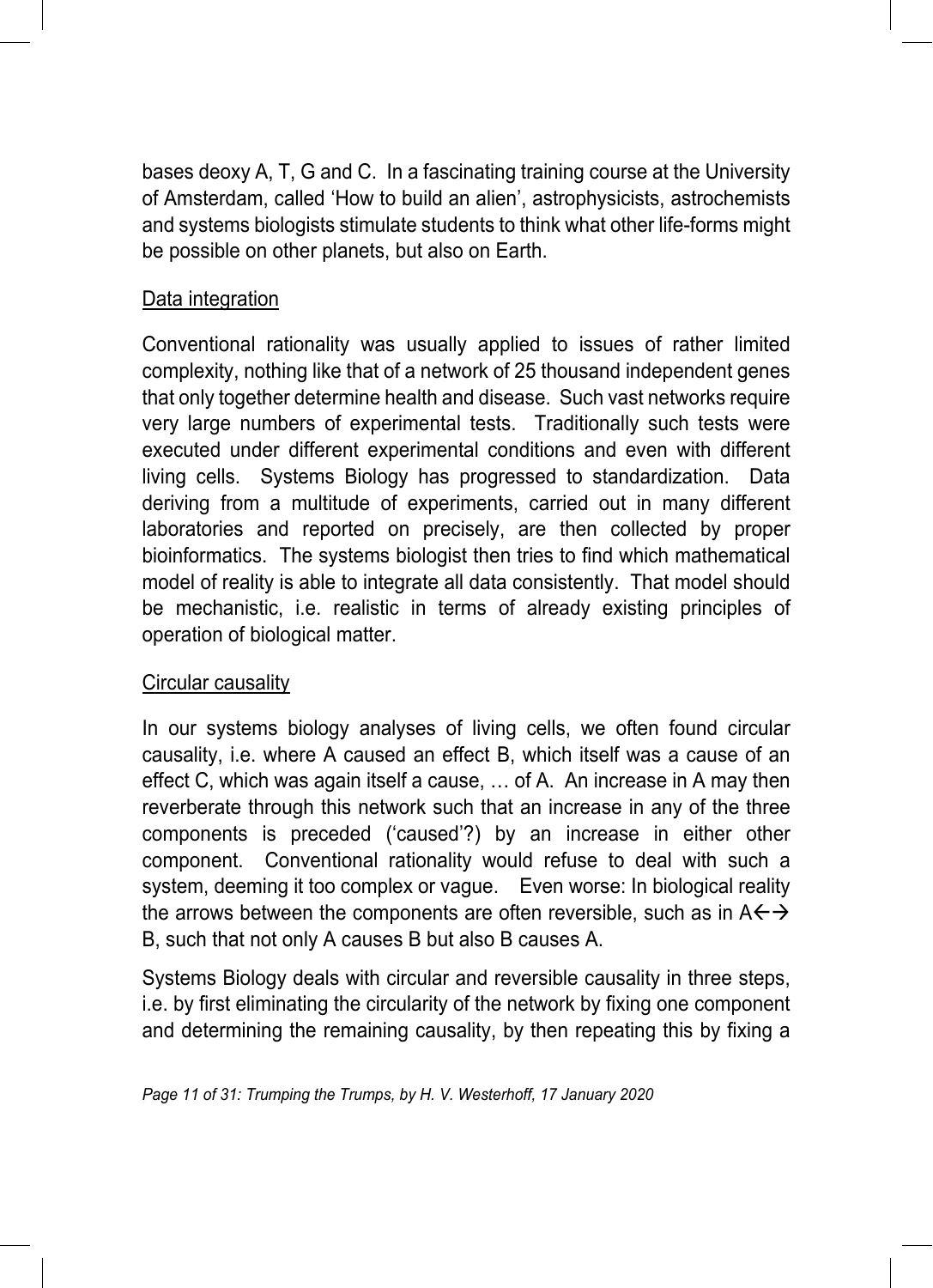different component, and by then using computation to reconstruct what should happen when the two subnetworks constitute the original total network. My colleagues Van der Weijden, Snoep, Jensen and others completed such a task already at the beginning of the two decennia I am here reporting on. They produced an integral understanding of how DNA supercoiling affected gene expression of topoisomerases and how the expression of the topoisomerases affected DNA supercoiling: a complete picture of the circular causality around DNA structure.

#### Causality and Bayesian statistics

Statistics refuses to deal with causality; it only wishes to deal with correlations. In their *Book of Why*, Pearl and Mackenzie describe how Pearl grew up in the field of statistics but then noted that for complex networks statistics became useless. The incidence of lung cancer in females in the USA rose during the last part of the previous century, whilst that in men decreased. At the same time the number of women smoking increased whilst the number of men smoking, decreased. Scientific statistics would conclude that lung cancer correlates with smoking, but would then declare any discussion of whether lung cancer causes people to smoke, or smoking causes lung cancer, 'unscientific'. In bioinformatics Bayesian networks have become highly popular. The famous theorem of Bayes, applied to the above example, would read:

 $P(\text{smoking}|\text{lung cancer}) = P(\text{lung cancer}|\text{smoking}) \cdot P(\text{smoking})/ P(\text{lung cancer})$ 

i.e. If 8 % of the smokers contract lung cancer, and 20% of the population is smoking, whilst the overall probability of contracting lung cancer is 2%, then the probability of a lung cancer patient to have been a smoker should be 80%. It is important now that the symbol | should not be interpreted as the causal arrow  $\Leftarrow$ , because then the theorem would read:

 $P(lung \text{ cancer} \Rightarrow \text{smoking}) = P(\text{smoking} \Rightarrow \text{lung \text{ cancer}}) \cdot P(\text{smoking})/ P(lung \text{ cancer})$ 

And one might then infer that the chance is 80% that lung cancer causes smoking. This illustrates that a Bayesian probability of co-occurrence (correlation) does not correspond to the probability that a certain cause has

*Page 12 of 31: Trumping the Trumps, by H. V. Westerhoff, 17 January 2020*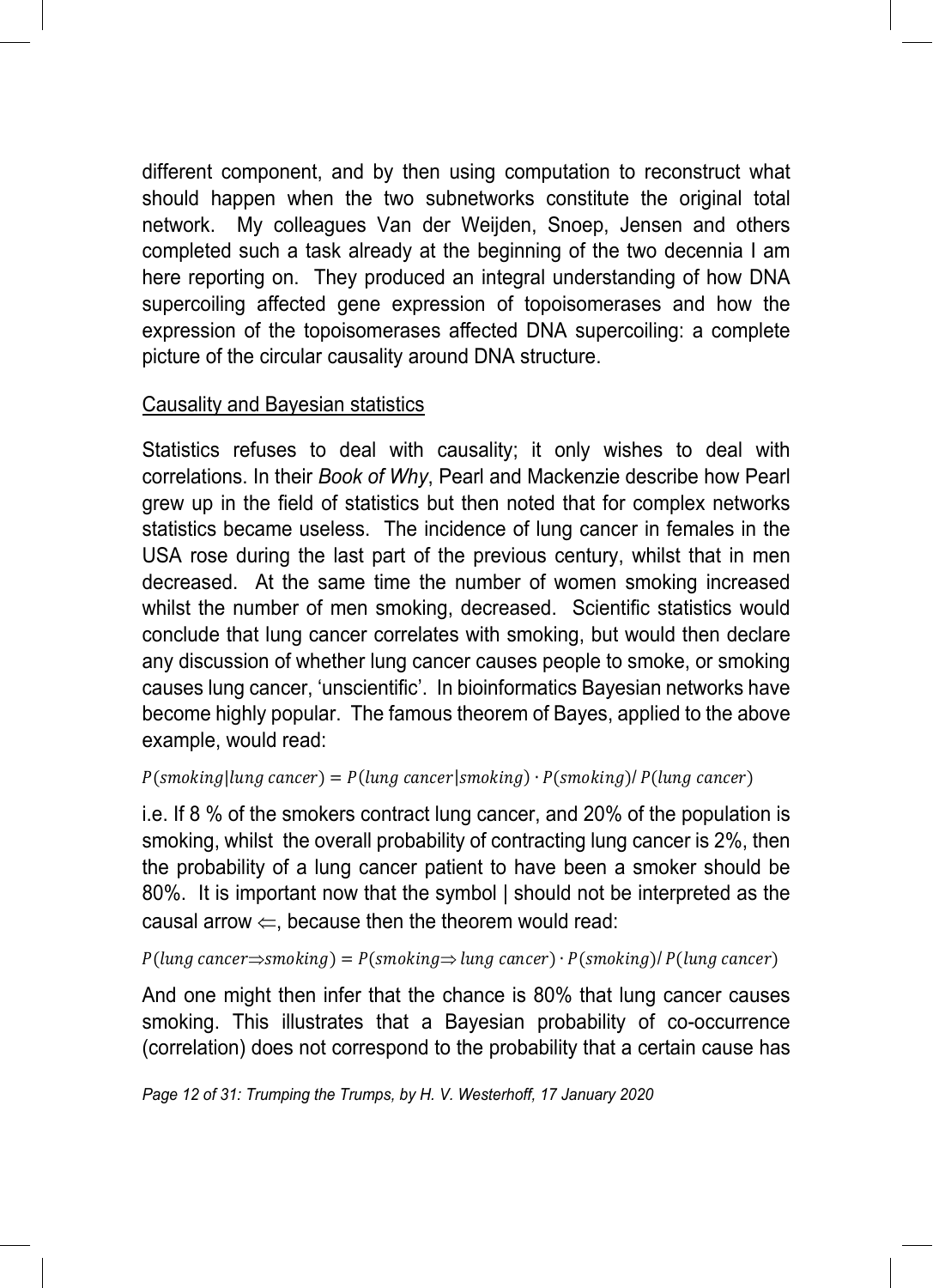a certain effect. The Bayesian probabilities are ones of correlation rather than cause effect relations. They are thereby uninformative per se if one wishes to understand what causes lung cancer, as would be similar probabilities referring to correlations of the application of medicinal drugs with percentages of remission. In their book Pearl and Mackenzie argue that their idea of adding their 'do-calculus' is the discovery of the century to resolve this stalemate. In my mind they merely reinvent mechanistic systems biology. Bayesian statistics is for statisticians and not for those seriously interested in improving the functioning of complex systems.

#### The teleological cause

In everyday practice, explanations often break with conventional causality and its rationality. Being asked why I ride my bicycle, I might explain: "because I go to the VU Amsterdam". However, 'going to the VU Amsterdam' is not *really* the cause of riding the bicycle. This is an example of a teleological explanation, an explanation in terms of an aim. Such explanations are and should be banned from physics and chemistry. An electron does not circle the proton because it wants to form a hydrogen atom (teleological explanation), but because that configuration is the minimal possible energy (causal explanation). But in Biology teleological explanations are useful if and because they relate to evolutionary fitness: we should only find networks in living cells that lead to maximum evolutionary fitness. Systems biology has made great progress in enabling the use of teleological causality, such as in using objective functions in flux balance analysis. My colleagues Molenaar, Bruggeman, Teusink, Nielsen, and Palsson have contributed greatly to our understanding of apparently inefficient behavior of living cells.

#### The systems biology developments: a new 'complex rationality'

Summarizing, systems biology has been developing a new way of robust reasoning; a way that is able to deal with the behavior of systems as complex as having hundreds of degrees of freedom coupled nonlinearly. This 'complex rationality' combines all the above and some more methodologies,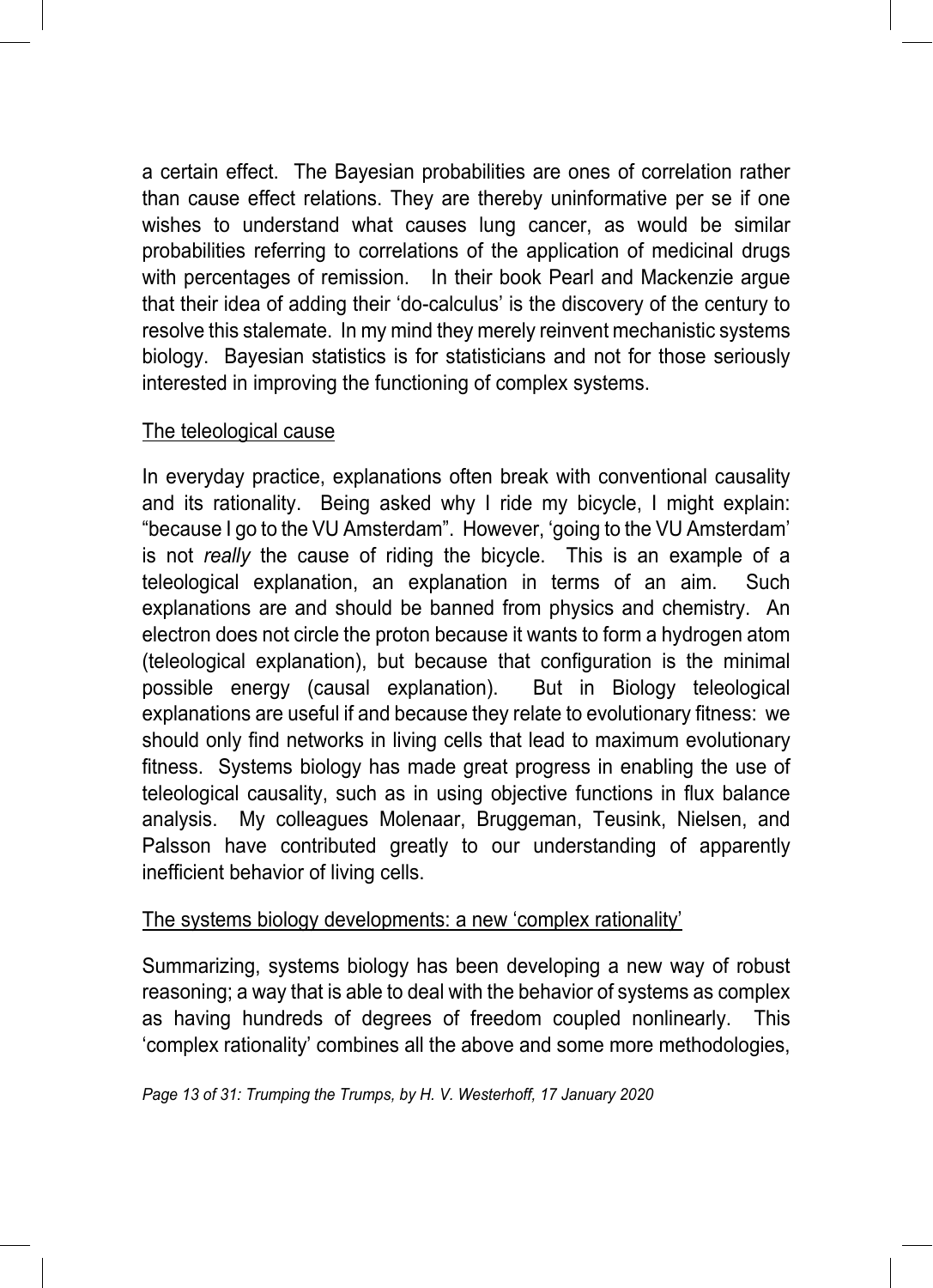i.e. it (i) uses the completeness of genomics inclusive of proteomics and metabolomics, etcetera, (ii) accepts that phenomena are caused by multiple actors and uses MCA-like methodologies to deal with this multiple causation, (iii) comes with pleiotropic intervention strategies for biotechnology and therapy, (iv) integrates all relevant experimental data into single mechanistic models of reality, (v) accepts multiple parallel explanations with explicit likelihood factors, (vi) refrains from the use of Bayesian statistics alone, (vii) enables explanation in terms of aims such as fitness. Complex rationality adds these methodologies to the tenets of conventional rationality, i.e. that the truth must not be falsified, neither by deductions from well accepted underlying principles, nor by critical experiments, and that there should be maximum attempts at such falsifications.

I conclude that systems biology has come up with a new rationality, a better way of robust reasoning about complex systems than conventional rationality was.

#### *Society: Populism replacing rationality*

#### The re-emergence of populism

Whilst running the rat race of front level science, I would still now and then glance at Newspapers and Talk-Shows. Thereby I witnessed a surge in brief and overly clear statements, such as: 'Would you want more or fewer Amsterdammers' (but then a different equivalent). 'Fewer, OK, I shall take care of this'. Or, 'If you do not like it here, then leave the country, just leave! That is a choice you have, don't you?'. But even worse, I then witnessed that these people and the political parties they belonged to, would not lose but win subsequent elections. I witnessed endless emphasis on the increasing average age of our population and on the young no longer being able to pay for the old, whilst the most robust source of rejuvenation of the population, i.e. immigration, was suppressed illegally. I heard a presidential candidate deeply insult at least 51% of the population of his country, and still being voted into office whilst running against a candidate who is part of that fraction. A politician in a beloved, though often aberrant, country was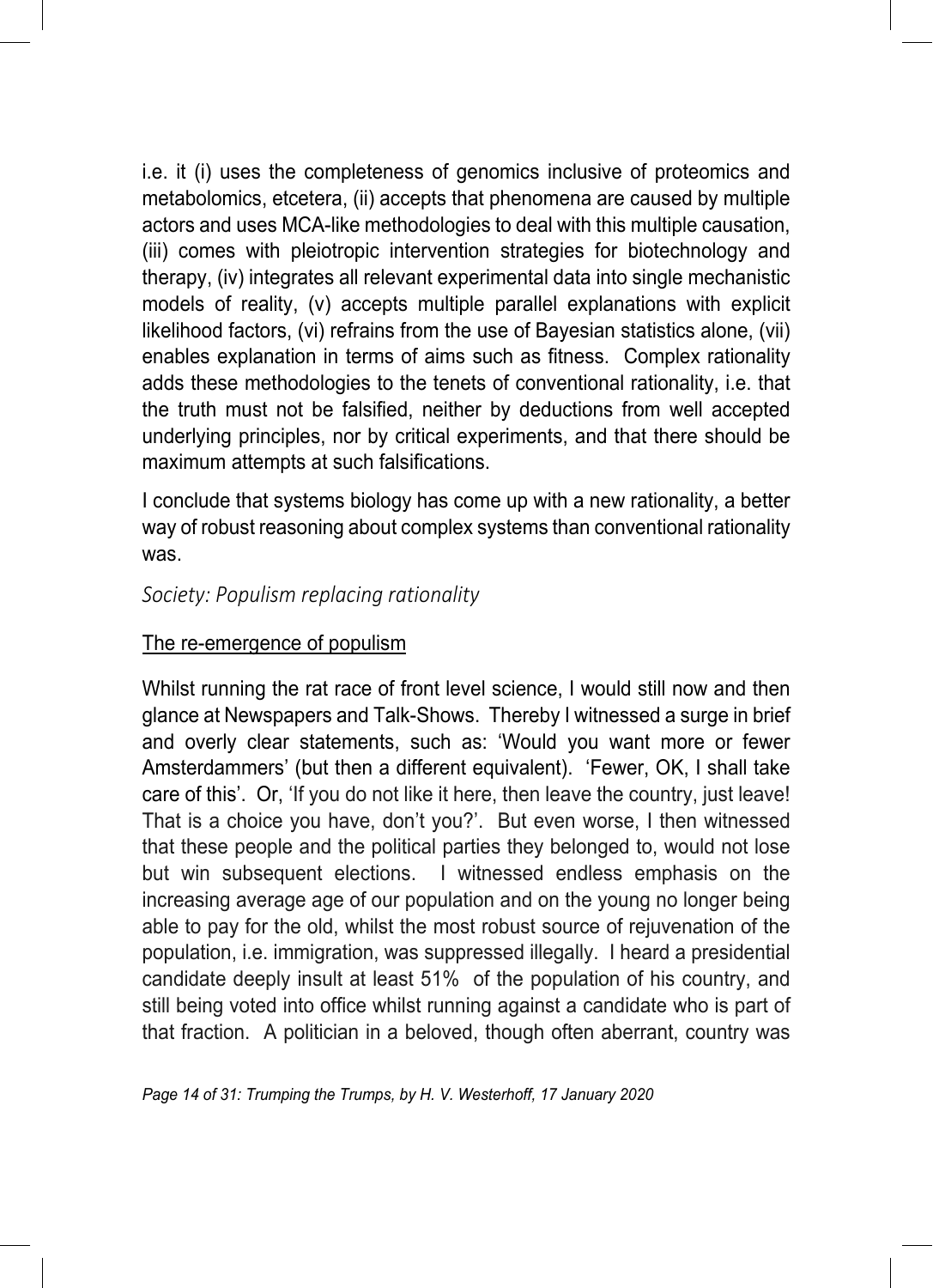voted back in with two charges of corruption on his name. Much worse of course, another 'president' was butchering his population with support from a re-elected president, the EU only being concerned about the resulting immigration. When my colleague chemist said: 'Wir schaffen das', she was ridiculed by the Dutch press, which must have been oblivious of the 1938 scandals at the Dutch-German border.

Rather verbosely, I here tried to illustrate how I, looking from the side of the conventional rationality of science, was surprised at the apparent dismissal of rationality in important areas of society such as politics, health management, and economics. This conventional rationality favors decision making on the basis of logical deduction or the results of targeted experiments with clear Yes/No answers. In present-day politics, I more and more witness that decisions are based on opinions in political parties that happen to be in government rather than on the basis of scientific evidence that exists or can be obtained.

With respect to global warming some politicians argue that not all scientists have come to the same answer ('STOP it') and that therefore there is no reason for scrapping the destruction of forest for the construction of more oil pipelines. This reminded me of the phenomenon that one of our most important findings was also considered vague initially. This was the result that control of a disease was not residing in a single molecule, but was distributed over many. Had control resulted in a single process, this would have indeed appeared to be clearer, but reality was more complex than that.

I remember being asked at the end of one of my lectures, which molecular conformation should then be held responsible for the type of cancer I had been discussing. When I answered: 'Not any one in particular; we found that many are responsible, or rather their networking is', I saw despair and commiseration appearing on the face.

It is actually hard for the human mind to comprehend fully that important processes can be limited not by one but by many processes at the same time; intuition has it that processes are always determined by a single step, which tends to be the first irreversible step in the pathway. My chemistry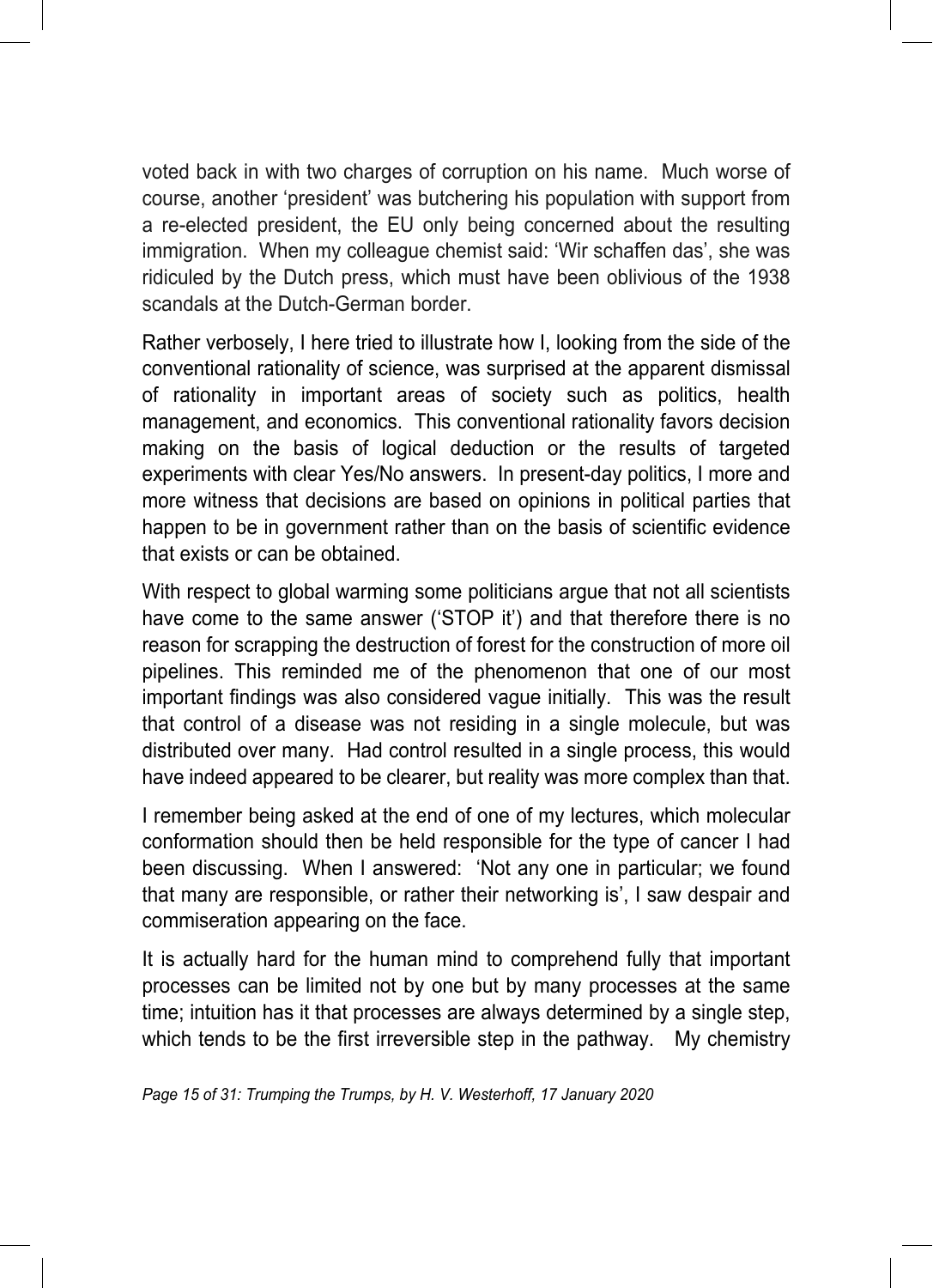colleagues would understand this intuition, as for chemical-reaction pathways this tends to be true. Not so my biochemistry colleagues Bert Groen, Roelof van der Meer, and Ron Wanders, of course. They were clever enough to just design and do the experiment and then found control to be distributed, and this for one of the most important processes of life, i.e. ATP ('energy package') synthesis. My teams, have since extended this to the control of DNA structure, proton energy, ammonia assimilation, drug pharmacokinetics, cancers, and perhaps Parkinson's disease (see below).

#### What is this populism?

What is this populism? Only somewhat deviant from the definitions by Adam Taylor (Washington Post) and Cas Mudde (University of Georgia), I turn to the definition by Juvenal (100 C.E.) who referred to 'bread and circuses: "to generate public approval, not by excellence … or by satisfying the most immediate or base requirements of a populace —but by offering a palliative: for example food (bread) or entertainment (circuses)". I cannot help being reminded of this when watching programs on Dutch public television, which now alternate between political news about how North Korea may send nuclear missiles into Tokyo, and sports news about Excelsior playing soccer against Feyenoord.

#### Populism: a network issue itself

It is not just Donald Trump: many politicians make ostensibly simplistic or even stupid, policy assertions or insult the majority of their voters. These are not the dictators that can take their power for granted, but elected politicians that continue to be voted into office or parliament well after publishing their one-liners.

Is it then the voters that are at fault? Well, maybe Yes, or maybe No. I am a voter, and I am confused when it is election time and I am supposed to read hundreds of pages of programs of political parties and to watch debates managed by 'journalists' who think in terms of a person's leadership winning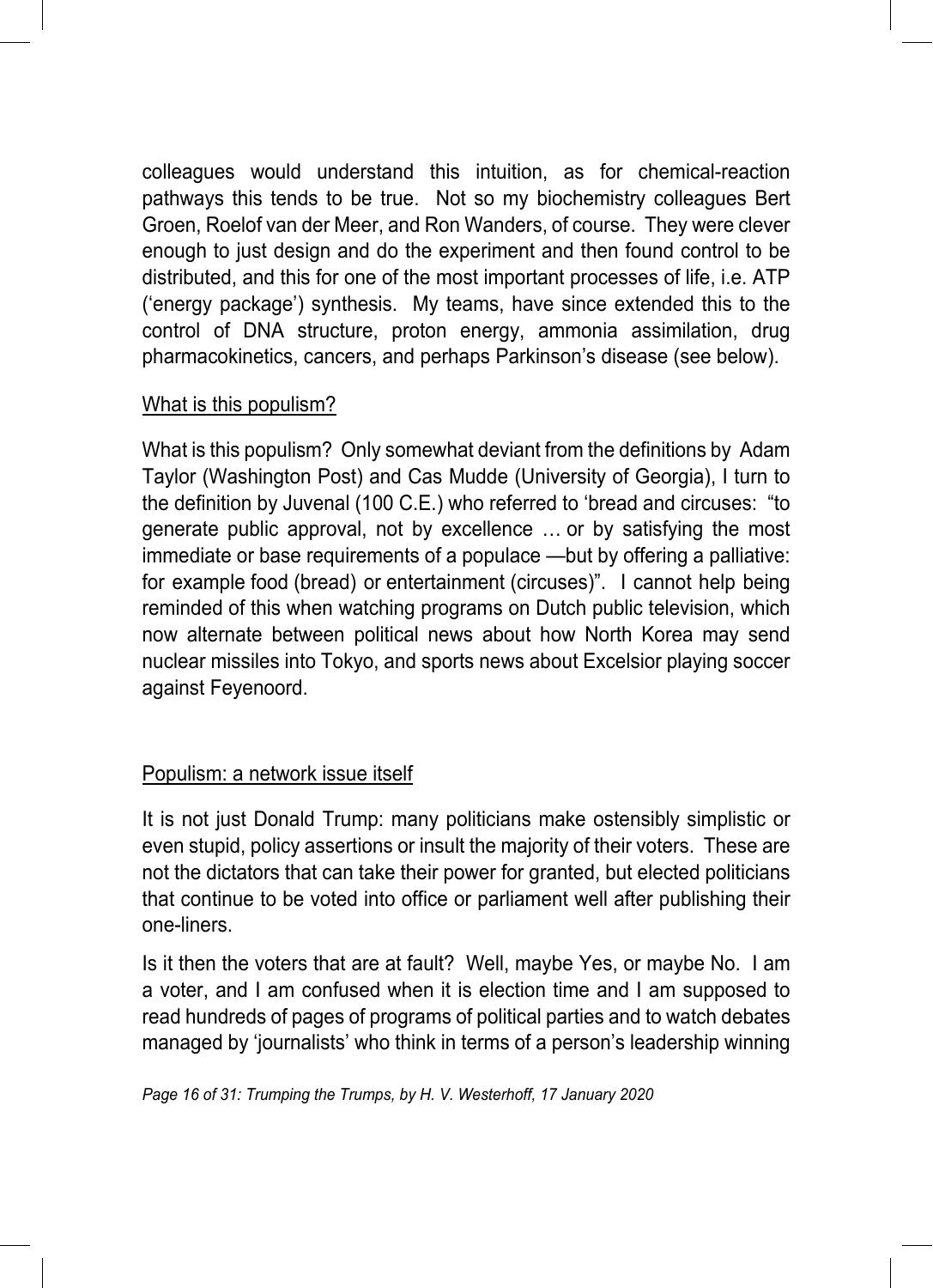a debate rather than her arguments. Also for those journalists it must be impossible to force the politicians to deal with all those complex issues that the journalists cannot fully understand either. Political scientists, sociologists and economists write PhD theses on many of those issues.

I think neither politicians, nor voters nor journalists alone are responsible for populism. It is another case of 'Orwell's law': The whole is a network and all actors are guilty although some are more guilty than others. Control is distributed but not evenly.

If populism is a disease of the network of politics, what then may be done against it?

#### *Systems immunology: an inspiration*

The idea that systems biology may help in cases of war and peace, emerged when I was studying innate immunity in terms of computational systems biology. We modelled the extent of inflammation that would occur upon injection (by a mosquito or a nurse) of an amount of infective material into a tissue. We found that for a small amount the inflammation would be limited and the injected material would be dealt with effectively. When injecting more material this would not change much. However when injecting more material than a certain threshold, the inflammation would jump up to a much higher intensity, similar to an allergic response. Subsequently, reducing the amount of injected material to levels well below the threshold did not remove the highly inflamed state. Only when the injected material was reduced to virtually zero, the inflammation subsided. When we then increased the injected material again, to levels still well-below the original threshold, the tissue *immediately* jumped back to the highly inflamed state: we had modelled in terms of cells and molecules, the emergence of a chronic inflammation, similar to that of rheumatoid arthritis.

The systems biology model enabled us to determine what the cause was in the immunology case. For sure Orwell's law applied: it was not a single molecule or cell in the network. Most of the molecules and cells exercised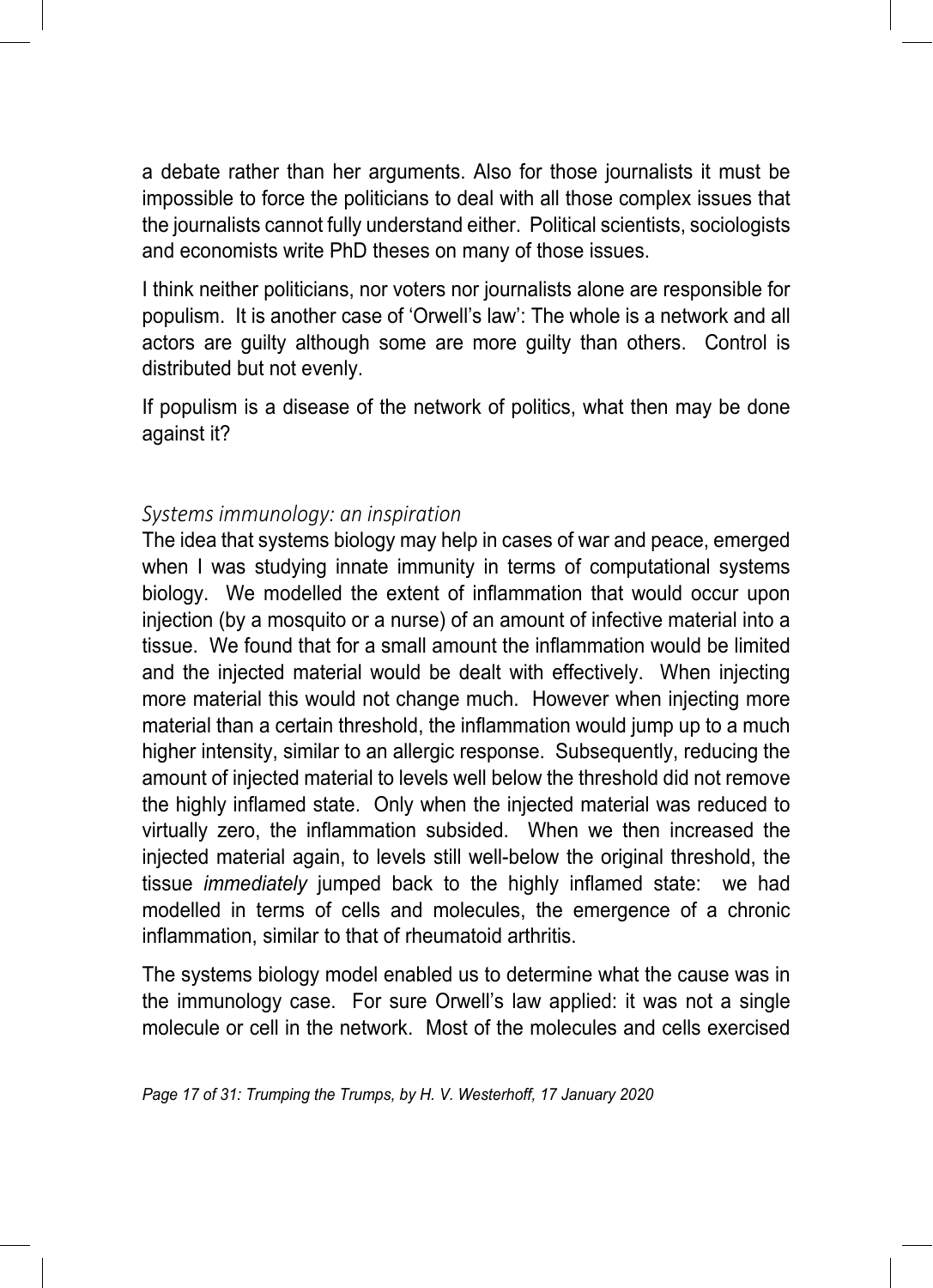some control on the balance between acute and chronic inflammation, and the balance was controlled by a positive-feedback subnetwork. Our model also showed why a certain drug molecule that interfered with the positive feedback loop failed to return the network definitively from the chronic to the acute inflammation state: at least one additional action having to do with stem- cell activation or fibroblast infiltration, was needed to make the cure persist.

The analogy with war and peace is strong, for instance in comparison with the political situation around the start of the First World War: countries engage in political provocations with consequences that subside subsequently. But once a provocation exceeds a threshold, a full blown war may break out, which will not subside even after the initial provocations have subsided: the political arena has been sensitized too much. Populists stirring up society on irrational grounds would be harmless at low dosage, but could flip-flop society at high dosages, and once such a society had flipped, it would be difficult to return it to a well-balanced state. The pogroms in Eastern Europe may well have been one example, the ethnic troubles in the Democratic Republic of Congo another. Also the provocations by Kim Jongun and Donald Trump, may be harmless, but only up to a certain intensity. Thereafter, the situation may turn into an irreversible mess. All too often the victims will not be the causers but by-standers such as those on board the MH17 or PS752.

These similarities between what we were finding in systems immunology and what seemed to happen in politics, gave me hope: If we are able to deal with the analogy of populism and its effects in immunology, we should be able to understand and begin to deal with the network problem populism in Society.

### **How systems biology may help trump the Trumps of this world**

#### *The tenet of systems biology*

The similarity of the war-peace system and inflammation, is a further validation of the tenet of systems biology, i.e. that both the function and the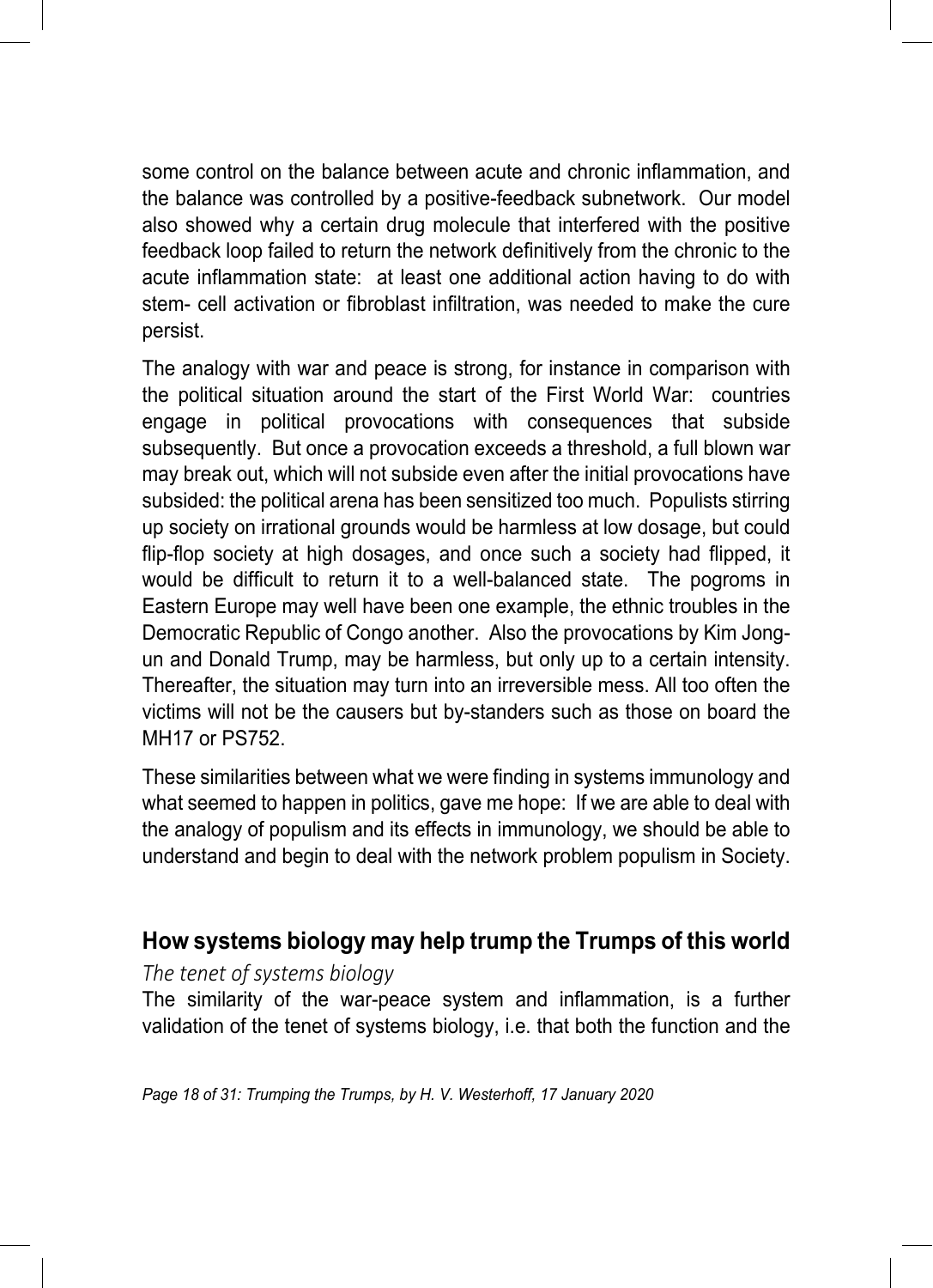malfunctioning of complex systems are determined more by how they are networked than by the inherent properties of their components. With inherent properties I refer to interesting properties of proteins such as their 3D structure, or of human individuals, such as the color of their eyes (I like green). These are irrelevant for the functioning of the living cell or Society, other than that they effect the properties of individuals that *are* relevant, i.e. the rates at which they interact with other individuals.

#### *A responsibility: furnish the new methodologies*

By now you may have thought 'Cobbler, please stick to your last', or 'why should a simple biochemist like Westerhoff tell us about populism and Trump'? Well, because human Society is complex in ways that may be similar to the complexity of the living cell, systems biologists avail of methodologies that may help improve the way Society is handled by politicians, voters, and journalists. And, as responsible members of Society and because their research was paid for by Society, the systems biologists may have the duty to do so. To be clear: I am not referring to duty to rule Society such as in a technocracy, but the duty to furnish tools to enable the voters and politicians better to steer Society towards what is best for all rather than towards the re-election of some.

I would like us to assume this unique responsibility rather than the simpler option of sticking to my original last (and to the originally intended Progress Report). After all, complex networks are my expertise, as are methods to analyze and even to steer them towards optimality. And, I'd rather be an Albert Einstein or Rita Levi-Montalcini than a Wernher von Braun. Dr Levi-Montalcini was a victim of triple discrimination: she was told at first by her father not to go to university but to rather prepare for a more traditional future, she was denied a University position when Mussolini instated laws in violation of the international laws of justice, and she had to hide when Hitler invaded Italy. She built a laboratory in her bedroom instead and was subsequently welcome in the United states where she then discovered that human cells talk to each other, e.g. through Nerve Growth Factor (NGF). Not surprisingly she promoted Italian Systems Biology, for instance by assisting at the 2005 systems biology meeting in Milano, organized by Lilia Alberghina,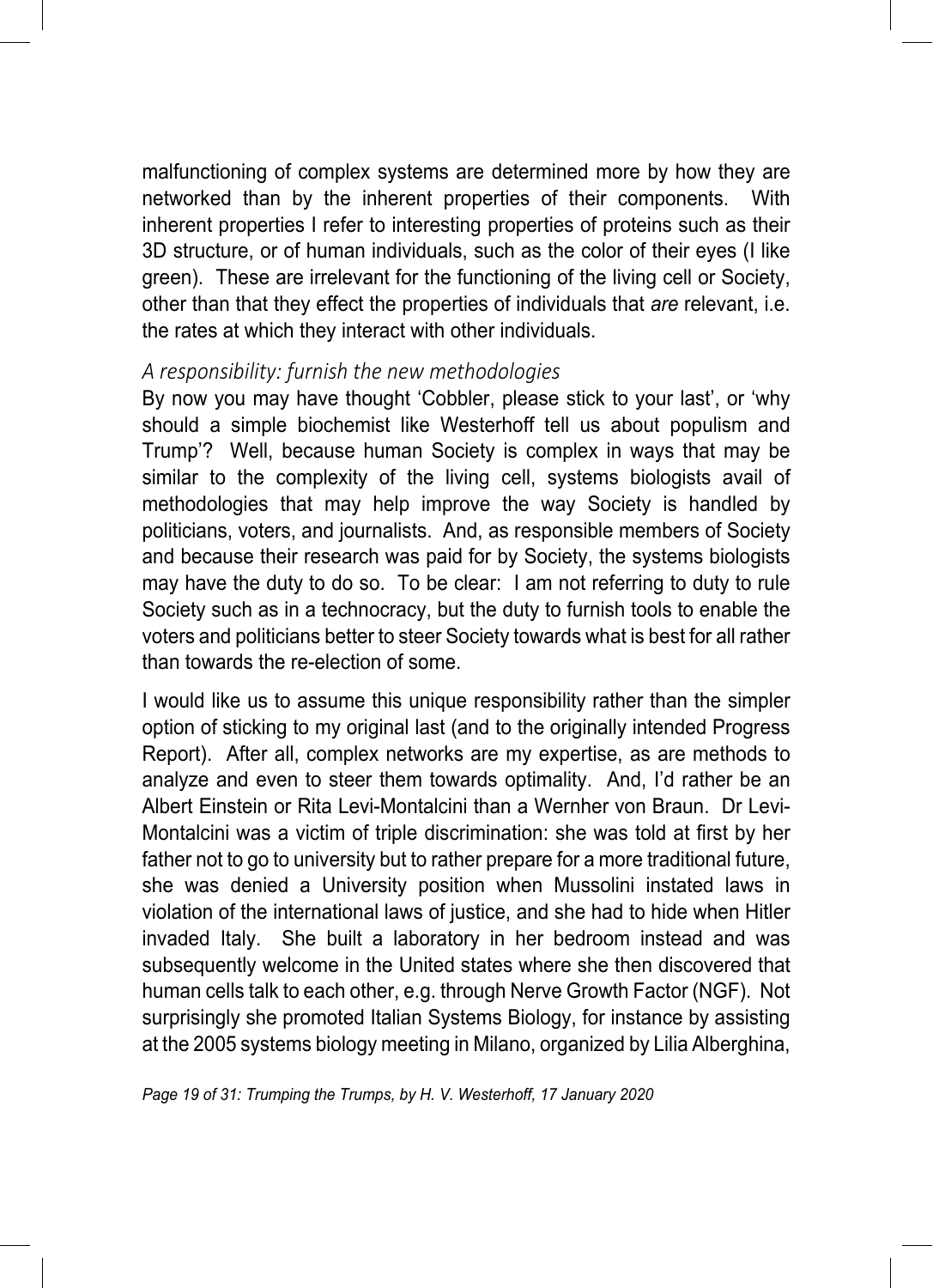also present here. But, equally important for now, like Einstein she drew the conclusions that she should be active politically and became a Senator, who was loathed by Italian populists because of her insistence on the benefit for all. You may be stimulated to follow her footsteps, as she lived to the age of 103, celebrating her 100<sup>th</sup> birthday in the Town hall of Rome. Lilia still has to tell me how swinging that party was …. I was not invited.

The inspiration goes even further: in 1980 she was elected to the Italian Academy of Sciences-of the forty, with illustrious international members such as Albert Einstein, Erwin Schrödinger, Louis Pasteur, Hendrik Lorentz, and Bruce Alberts. Illustrious national members include ones some of us know, such as Andrea Melandri, Cecilia Saccone and our very own Lilia Alberghina.

#### *The idea: help complex Society, by building on its analogies with living organisms*

Society is complex, much like biology. One could draw analogies such as between metabolites and goods, between enzymes and workers, between signal transduction proteins and managers, between mRNA and professors, between DNA and the Constitution, between cells and towns, between tissues and states, and between the body (or an ecosystem) and the European Union. In 2020, the State of the Art in cell systems biology is that we can (and are allowed to) (i) identify all its components with their interaction properties, (ii) test our models by precise intervention experiments using the CRISPR-Cas methodologies explained earlier today by John van der Oost, (iii) observe multiple components at fast time scales and in parallel, (iv) model all processes simultaneously in their dynamic interactions. In Society, (i) it is unethical and hopefully soon forbidden to define completely who the individuals are and how they are interacting, (ii) it is forbidden to do causal analyses by intervention experiments, (iii) many processes take years to complete, making scientific analyses too slow. This would seem to pre-empt ambitions to understand Society effectively and indeed we have not seen much success of economic or political modelling in the prevention of financial crises, new arms races, or crashes of civilian airliners in war zones.

*Page 20 of 31: Trumping the Trumps, by H. V. Westerhoff, 17 January 2020*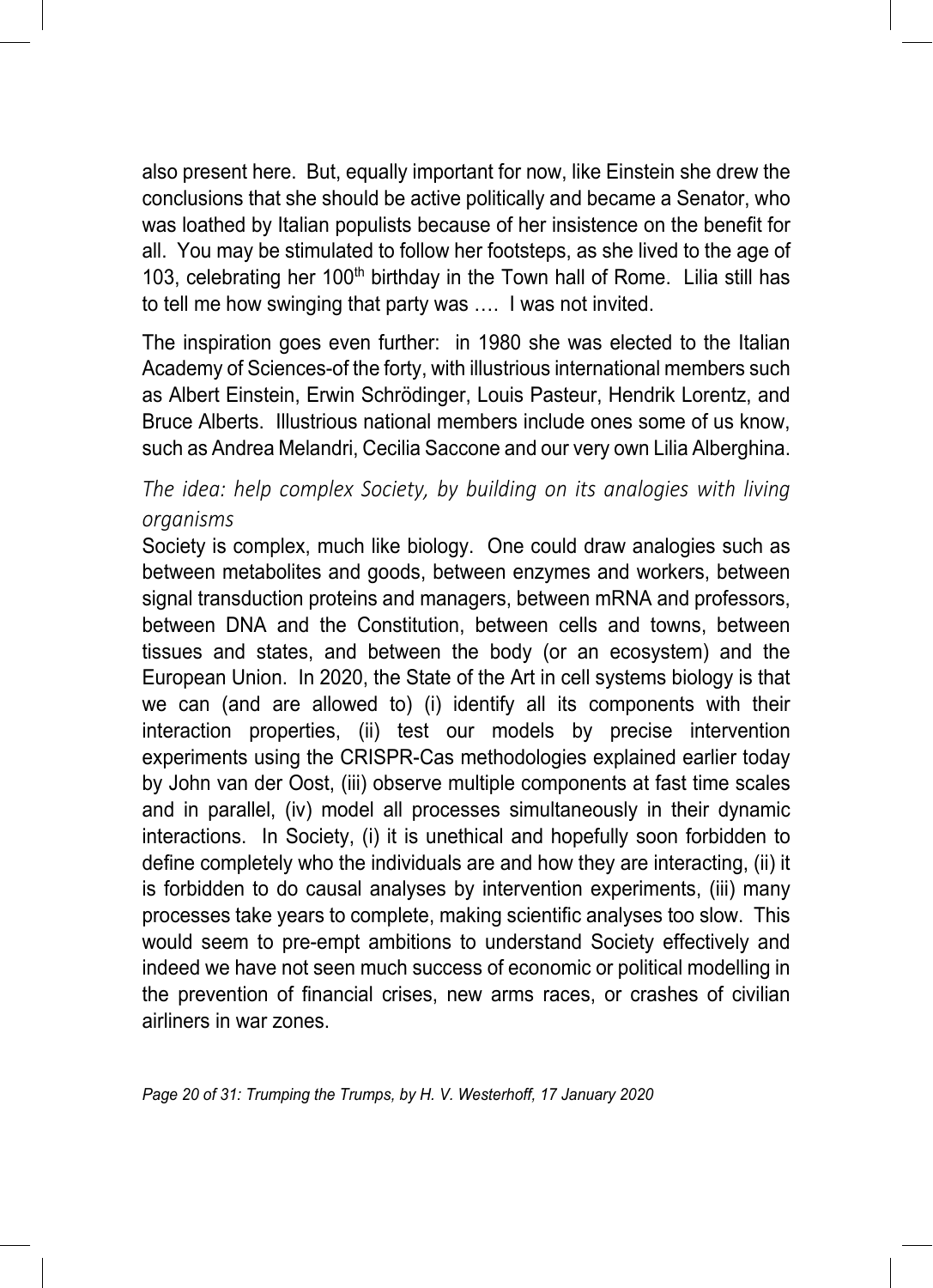However, the fact that both systems can be modelled mathematically may enable a transdisciplinary approach, i.e. one in which societal disciplines such as economics and political sciences on the one hand, collaborate with systems biology on the other. In such an approach one could see if in biology there are issues that mimic important issues in economics or politics. For both types of issues, models might then be made using congruent modelling methodologies. Those models could then be used to (i) translate societal problems into systems biology problems,(ii) discover possible solutions to those problems by systems-biology modelling, (iii) validate those solutions experimentally in (synthetic) biology systems, and (iv) then use the two models to back-translate the successful solutions to society.

Members of parliament, voters, and journalists could then use the resulting models of Society to test out their ideas or the ideas proposed by political parties on how to improve Society by taking subtle measures, by voting for a particular political party or by asking corresponding questions to politicians.

In this way we may well trump the Trumps of this world, including the Murdochs, the Andrews, the Poetins and the Baudets.

#### *Proofs of principle*

Am I again bluffing my way into a new field, as a member of the audience (Hans van Beek) might again say? In a sense I am indeed. But this is often necessary to propel important issues. But let me now provide some proofs of principle in which I show that with systems biology tools one can indeed understand features of Society, in economics as well as politics.

#### Economics with fixed supply and demand

The first is simple economics with a supply-demand system with two components: a soap producer, say Unilever or Procter & Gamble, and soap consumers, say, you and me. In between them is the number of soap bars, which we can translate to the price of soap by taking its inverse; if there are 5 soap bars then their price is 20 eurocents a piece. The biological equivalent most familiar to me is that of mitochondrial oxidative phosphorylation. Mitochondria are the power houses of our cells making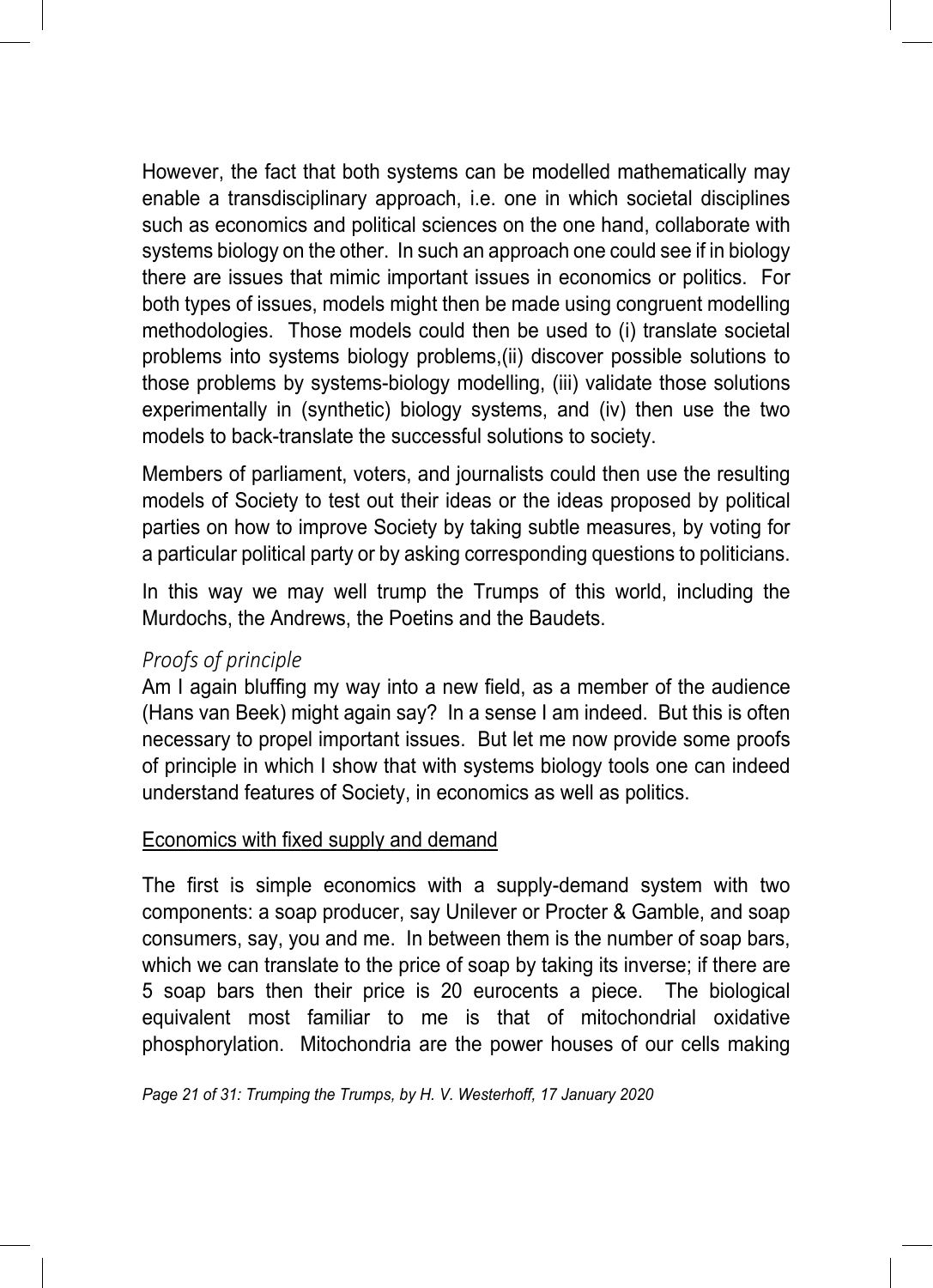quanta of useful ('Gibbs') energy in the form of the molecule ATP. The quanta can then be used for the many essential life processes that require such energy, such as protein synthesis, signal transduction, contraction, anabolism, and transport.

Systems biology has used precise experimentation (as shown today by Guy Brown and yesterday by Annamaria Colangelo), as well as mathematical modelling by software such as our Jacky Snoep's JWS Online, Pedro Mendes' and Ursula Kummer's Copasi, or Guido van Rossum's Python. For this presentation I will limit myself to Copasi.

I first consider the impression one might get when looking at many biology textbooks, including the fantastic one by Bruce Alberts and colleagues. In the diagrams it seems that each molecule knows precisely what to do. So I modelled the case where Unilever precisely produces 100 soap bars per day and we have 200 consumers that each use one soap bar per day. I began with 250 soap bars. Not surprisingly, my model shows that in 2.5 days the soap runs out. What should surprise you is that I have been able to model this economic problem by simply using standard systems biology methodologies. This is the main point I am going to make here: using systems biology methodologies we can model economics. But of course, this first example has nowhere near the complexity that we would consider useful.

I will therefore model a solution one may propose for the economic problem: I rule that Unilever should precisely produce not 100 but 200 bars of soap per day. Sure enough putting that into the model, I get a stable level of soap bars at 250, and a stable price. So that reads swell, does it not?

Well, systems biology offers criteria and methods to analyze the robustness of systems. In the mitochondrial case we would ask what would happen if the number of ATP consumers would increase a bit. I translated this into an economy model in which the number of soap consumers increased and found that the system ran out of soap before the end of the month, the soap price then increasing enormously. If conversely Unilever's machines would begin to work harder because of less breakdown and repair issues, the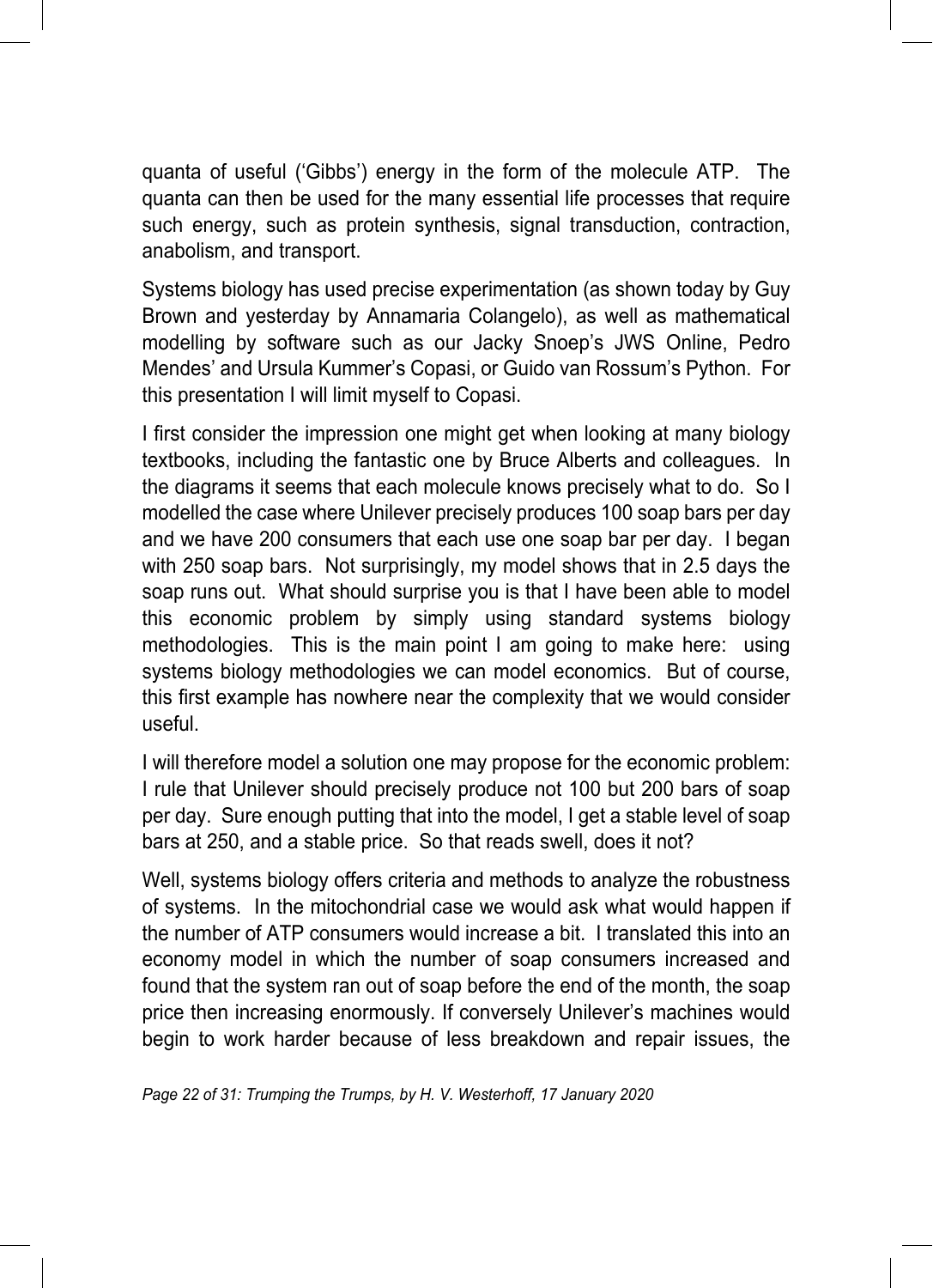number of soap bars would increase until the warehouses would crash under their weight: My systems-biology models show that a precise plan economy such as the ones in the communist countries in the eighties, may not work. They come with sudden and unpredictable shortages in some commodities, and expensive surpluses in others. And indeed, this was a major factor leading to the dismantling of the Soviet Union.

#### Learning from mitochondrial bioenergetics: a flexible economy

Our mitochondria however, appear to be a robust source of ATP for our vital processes. What would we learn from them?

Well, processes in the cell that consume ATP are elastic in the sense that they consume less if there is less of it, either by gear shifting (i.e. by using less ATP for each job, as my students Yanfei Zhang and Thierry Mondeel are making me discover) or by just reducing their activity. In the economy model, this would mean that the consumers would use less soap when its price increases. Adding this aspect of consumer elasticity to the model, led to a situation that *was* stable to fluctuations in number of consumers or activity of producers.

Consumers using less soap per person might be a smelly solution however. Again inspired by the mitochondrial case, I also modelled the possibility that Unilever would respond to a price hike by producing more soap. This led to a situation where consumers would only consume a little less soap per person, and Unilever directors and shareholders enjoyed their increased profit: everybody happy.

The overarching conclusion is that both in cell biology and in society, it is more important for stability and robustness that processes are elastic (flexible) than that they precisely do what might have been predicted to be optimal. This is also what I aim for in my teaching: graduates that are able to respond to intellectual challenges.

A lesson learnt from asocial (cancer) cells: a government needed with the vision of the best for all

*Page 23 of 31: Trumping the Trumps, by H. V. Westerhoff, 17 January 2020*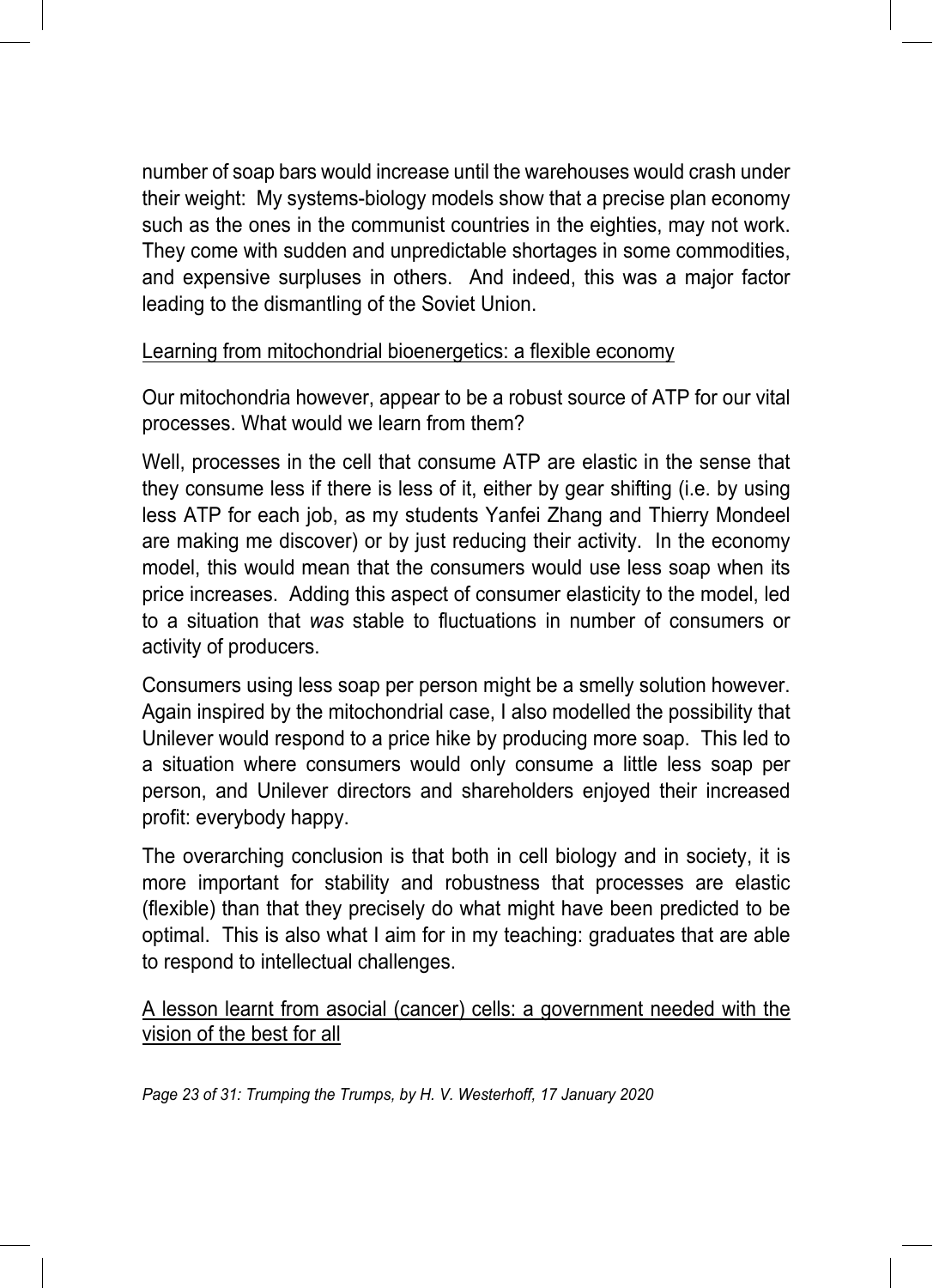This then seems to have become a plea for a free market economy, à la what the European Commission and Neelie Kroes and the more recent Dutch finance ministers have tried to achieve: unlimited competition. But, I haven't finished yet!

Chiara Damiani and colleagues have thought about the issue that the cells in our body undergo somatic mutations. Pernette Verschure and Marianne Rots would add multiple epigenetic changes to this. As a consequence the individual cells of any of our tissues differ somewhat from each other. Systems Biology had already made the genome-wide metabolic map of the human and Chiara and Lilia had made a sub-version thereof focusing on carbon, nitrogen and energy metabolism. To this map Chiara then applied mutagenesis *in silico*, asking which up-mutations would produce a robust steady state with increased flux through the mutated step. She found many cases where this would happen and, because we thought that this might reflect the many different cells of our tissues, she categorized them. And now for the bottom-line: She found that a significant proportion of the somatic mutants was 'asocial': they were not efficient; they did not produce 36 ATP per molecule of the sugar they ate, but only 4. Yes, they still needed lots of ATP to thrive and grow but they solved this issue not by being efficient, but by consuming much more sugar. This should be detrimental to the other, not-mutated cells, which normally and socially took the more efficient option of respiring the sugar to carbon dioxide and producing the 36 ATP per sugar molecule (glucose).

Remembering this, I first made a model of a collection of social cells, i.e. of the way we used to think about our tissues. These cells made ATP, but not only to sustain their selves, but also to ensure that the intestines would take up enough precursors and the lungs enough oxygen. Sure enough this then led to a stable and robust system with cells as happy as they can be (I guess). I then added that one of the cells underwent a somatic mutation such that it expended all its resources on itself rather than on uptake of common resources. The resulting model showed, dramatically, how not initially but some-time later, this cell and its progeny, compromised the growth of all the other, social cells and lead to their extinction. More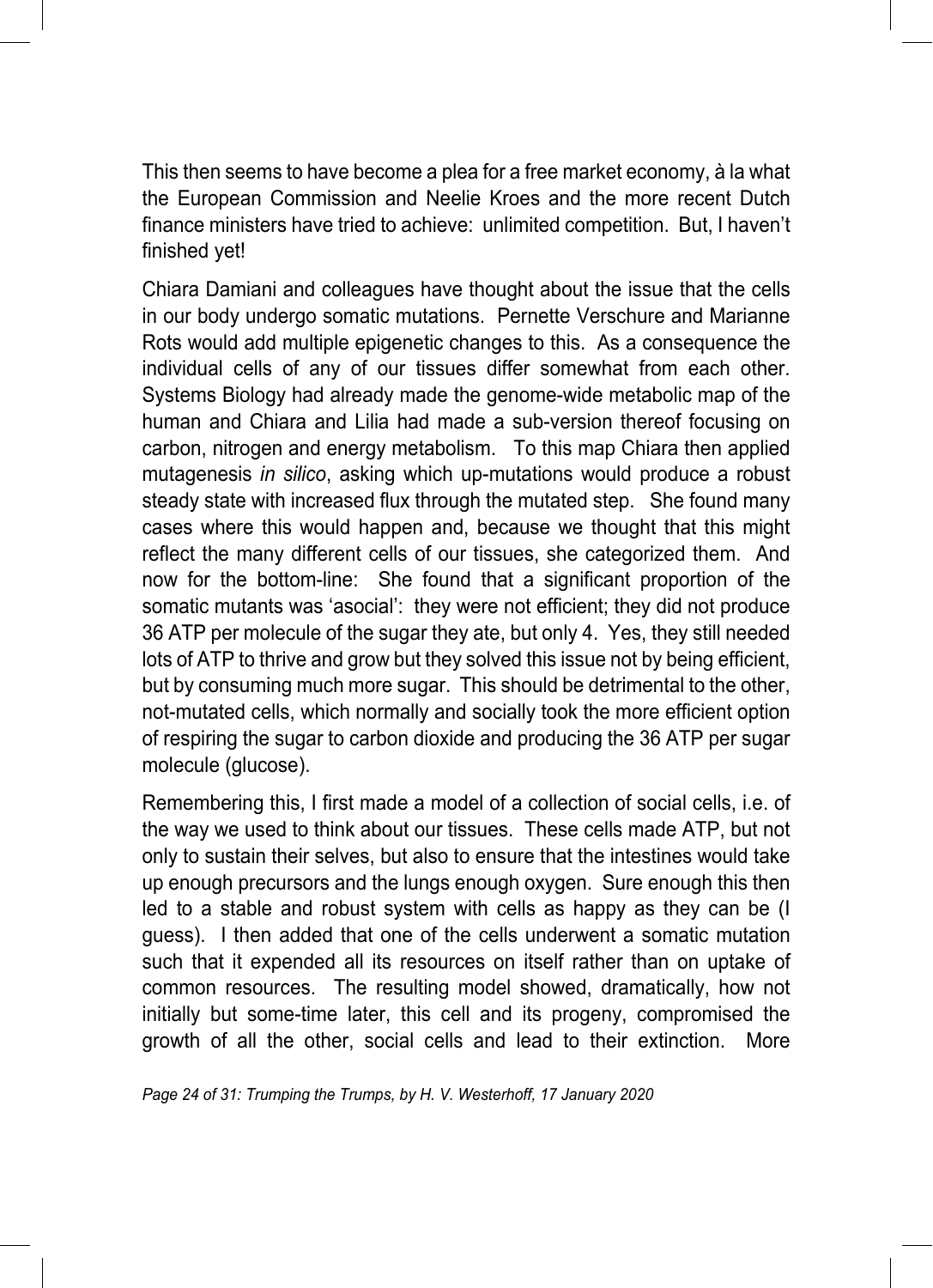paradoxically perhaps, although the mutant cells thrived at first, they would ultimately also stop growing and begin to die due to lack of substrate for growth: by fencing for themselves, the asocial cells would ultimately NOT fence for themselves at all. To counter Richard Dawkins two times over: The selectable unit is neither the selfish gene nor the selfish genome: it is the selfish physiology, which in our case involves the entire human body. And this selfish physiology requires social cells as well as social genes.

I translated these findings to the market economy and found the analogy: a few asocial consumers (or producers) would ultimately crash the economy for all.

How to prevent this from happening? One might surmise that one should stimulate the producers of the consumable (e.g. soap), i.e. Unilever, something the Dutch government would definitely consider. My modelling showed however that it is a bad idea: this would be a waste of money as it would have no effect at all: the soap price would drop immediately and Unilever (or rather the model thereof) would take the money, perhaps say thank you, and produce less rather than more soap.

I then simulated a government that would observe where changes in commodities occurred and then stimulate processes that control those commodities. This did stabilize the system and allowed both social and asocial consumers to persist.

I conclude that both living cells and Societies' economies need governments observing where there are shortages and surpluses, and stimulating and inhibiting where needed to even those out. This then is a lesson to European governments that refuse to do this. The Dutch government refuses to lend support to countries in the South of the EU, although it did so in the past to the South of The Netherlands, with good results. In my analysis, Draghi understood this and enforced such North-South support in an indirect way, thereby keeping the EU economy from crashing.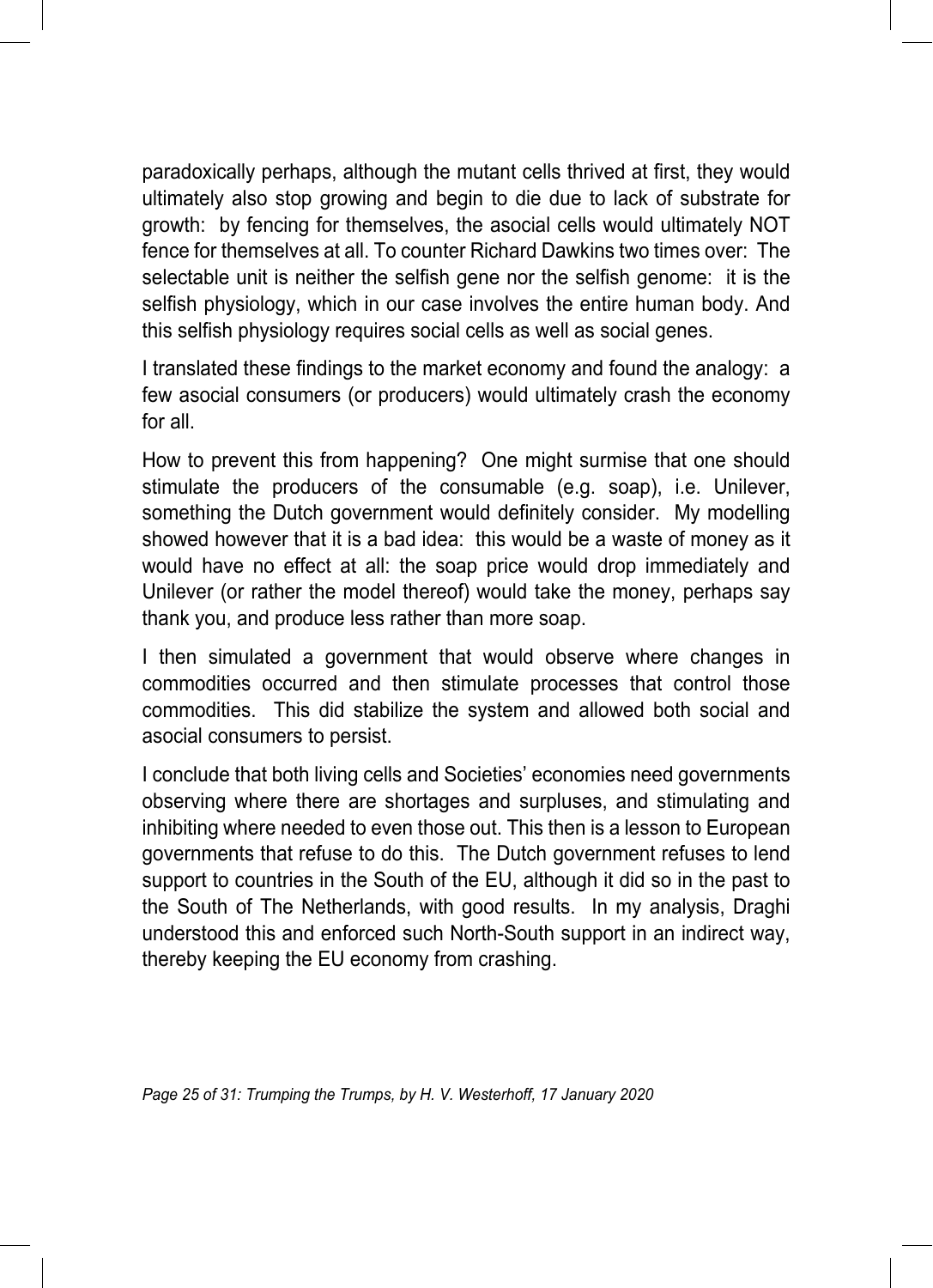#### Hard nuts to crack: the time warps of global warming and aging

Frans Timmermans and Frau Doctor von der Leyen also have a different nut to crack, i.e. to make economically-rich countries engage in measures to abate *global* warming, whilst the richest country refuses to do so. The same model as before would show that refusing to take its part in investment towards global warming, would make the USA outgrow the countries that do invest, but would also ultimately disenfranchise the USA themselves.

Another aspect of the nut is also hard to crack: how can we understand how modulation of processes of a characteristic time of minutes or days (such as eating our steak, or flying to Bangkok) may effect processes that only after a century may lead to a sudden catastrophe such as the flooding of Amsterdam. This is what I call 'the time-warp problem'. We encountered it when engaging in the systems biology of ageing and Parkinson's disease, at the level of mitochondria, their production of reactive oxygen species (ROS) and the mitochondrial suicide (mitoptosis) that both Vladimir Skulachev and we proposed some 20 years ago. Here life proceeds normally until around the age of 80 a fairly sudden deterioration occurs in many body functions. We made the systems biology model of the mitochondrial processes that were all happening at a time scale of seconds to hours. And to my surprise, we did observe that everything functioned well, except for a sudden deterioration around 100 years of age: the time warp, counter intuitive to me, came out automatically! We also found that many processes exercised control on the time at which the time warp occurred, suggesting multiple 'elixirs' (coffee being one of them; good news for me and some of you!).

Should we put in the uncertainties in the parameters values of the model, we would see that, should they be 20% off, the time of the time warp might readily come 20 years earlier or later, but the time warp itself would persist. Transposing this to the case of global warming, it becomes clearer that Trumps, extrapolating from their today's experience in the White House or a Coral Gables golf course, may not be aware of any catastrophe ahead. And indeed they will be able to find that there is no scientific certainty about the precise timing of the catastrophe. But, we should now act on the basis of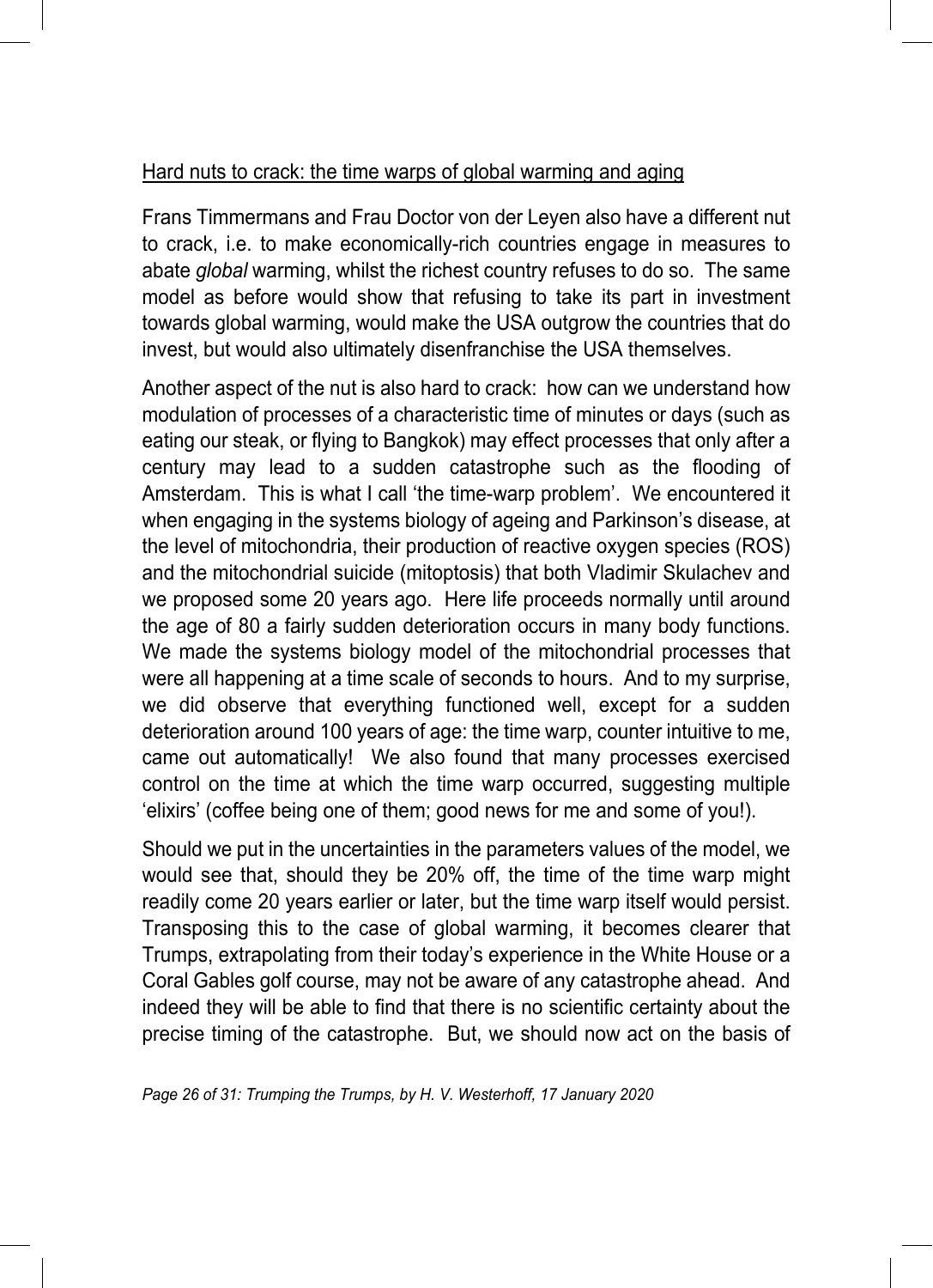the most probable models, which suggest that there is most probably something wrong in the State of planet Earth.

#### A systems biology model of populism

Returning to the European economy: Why doesn't the Dutch government support it as much as the president of the European bank did and will do? I guess that that was because of a different network structure around them. Draghi needed not to be voted in again by 'ordinary people', whilst the Dutch government worries about its own persistence often more, than about the wellbeing of the country. The Dutch politicians have to deal with the populism of their opposition.

I thus modelled populism by adding two types of seat in parliament to the network (i.e. 'Populist' and 'Balanced'), with asocial consumers voting for the former because they proposed to spend all resources on their wellbeing ('lower the taxes and give them 1000 euro') and social consumers voting for the latter because they proposed also to spend resources on the country's import of raw material. Sure enough, the model of that situation crashed again taking with it both the social and the asocial consumers.

What then? Using MCA, Systems Biology can calculate which processes should be stimulated to have a desired effect. One may also do this after adding various processes that had not yet been included in the model. One of these could be the conversion of asocial consumers into social consumers by education in values such as paying taxes (to be used for the building of the port of Rotterdam to import goods). My modelling showed that this would stabilize the country and allow all to thrive and largely behave socially.

#### Diversity and a multicultural society

Earlier on I alluded to the important role Amsterdam has played in the development of rationalism. Only to a limited extent however, this was the role of native Amsterdammers. Neither Descartes nor Spinoza was born here. They came here because it was then easy to immigrate and because they could here retain the values they preferred. In fact, they did change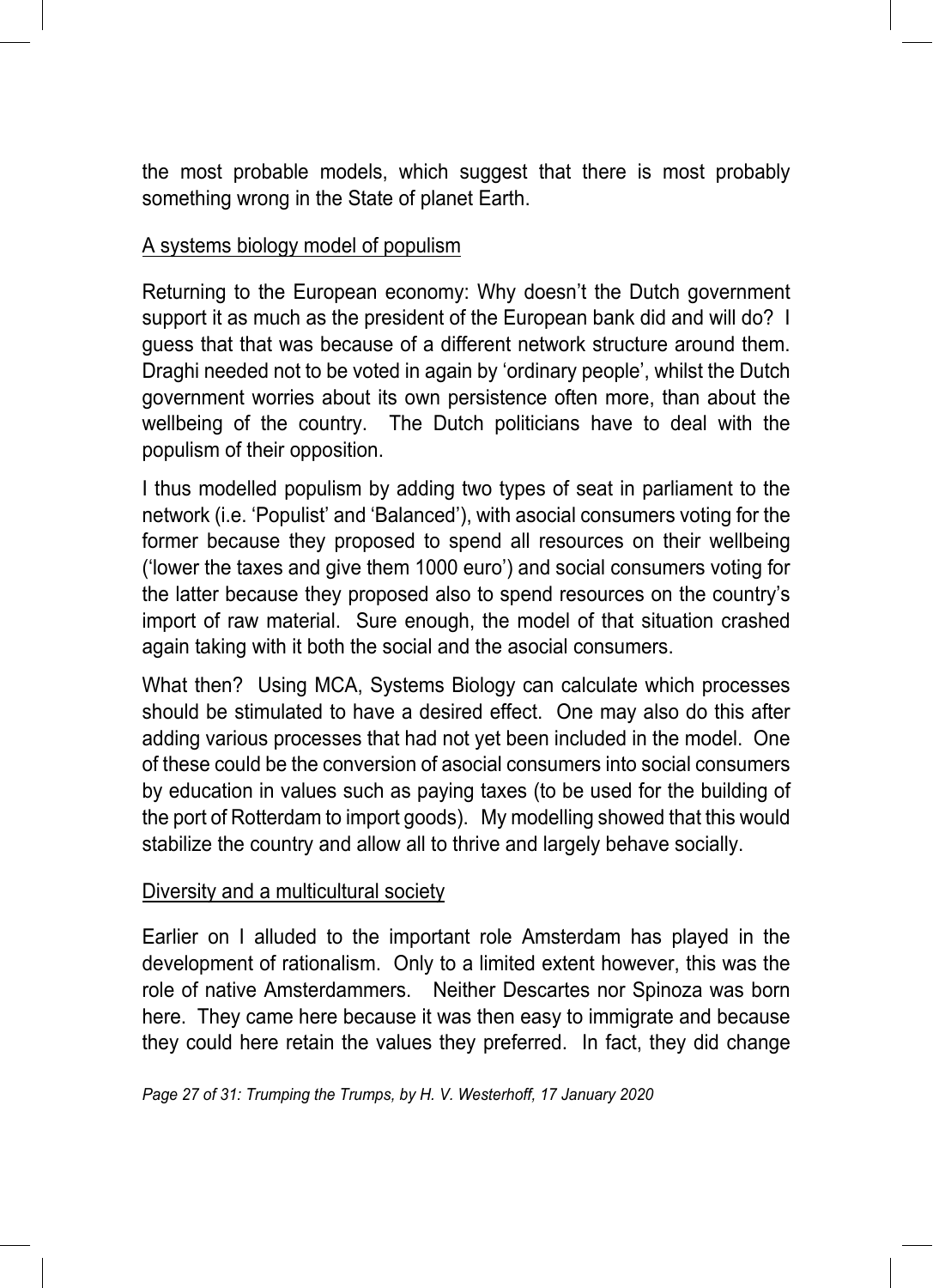their moral and philosophical positions, but this was perhaps precisely because they were not forced to do so. Looking at this city's history, I would guess that its growth and persistence has much come from the very fact that its population has been diverse. What I have not emphasized before is that in systems biology neither molecules nor cells know precisely what to do. They move and behave erratically, as observed already by Antonie van Leeuwenhoek.

My group has analyzed this in terms of average performance and found that a typically diverse system might easily perform six times better than a corresponding homogeneous system, when growing to outbalance a persistent challenge. We are applying this to the evolution of cancer cells in the presence of anti-cancer drugs, explaining why certain tumors may escape destruction by drugs against those tumors. By characterizing the tumor heterogeneity, we aim not only to catch the average cell, but also the cells that are resistant against the drug. For society the message is that heterogeneity and diversity is good for Society to profit from new opportunities. It also means that when taking measures to abate asocial individuals, the heterogeneity presents an additional problem that should be identified and addressed by individualized measures.

#### **Conclusions**

The lessons learnt from my systems biology analyses of Societal issues include:

- De-escalation requires multiple intervention
- Elastic  $\rightarrow$  more robust
- Governance with social vision is needed (to support social behaviour)
- Government needs to observe and act accordingly at multiple sites
- Fundamental values + training are required to disarm populism
- The time warps of ageing / global warming can be understood
- Diversity is a plus

*Page 28 of 31: Trumping the Trumps, by H. V. Westerhoff, 17 January 2020*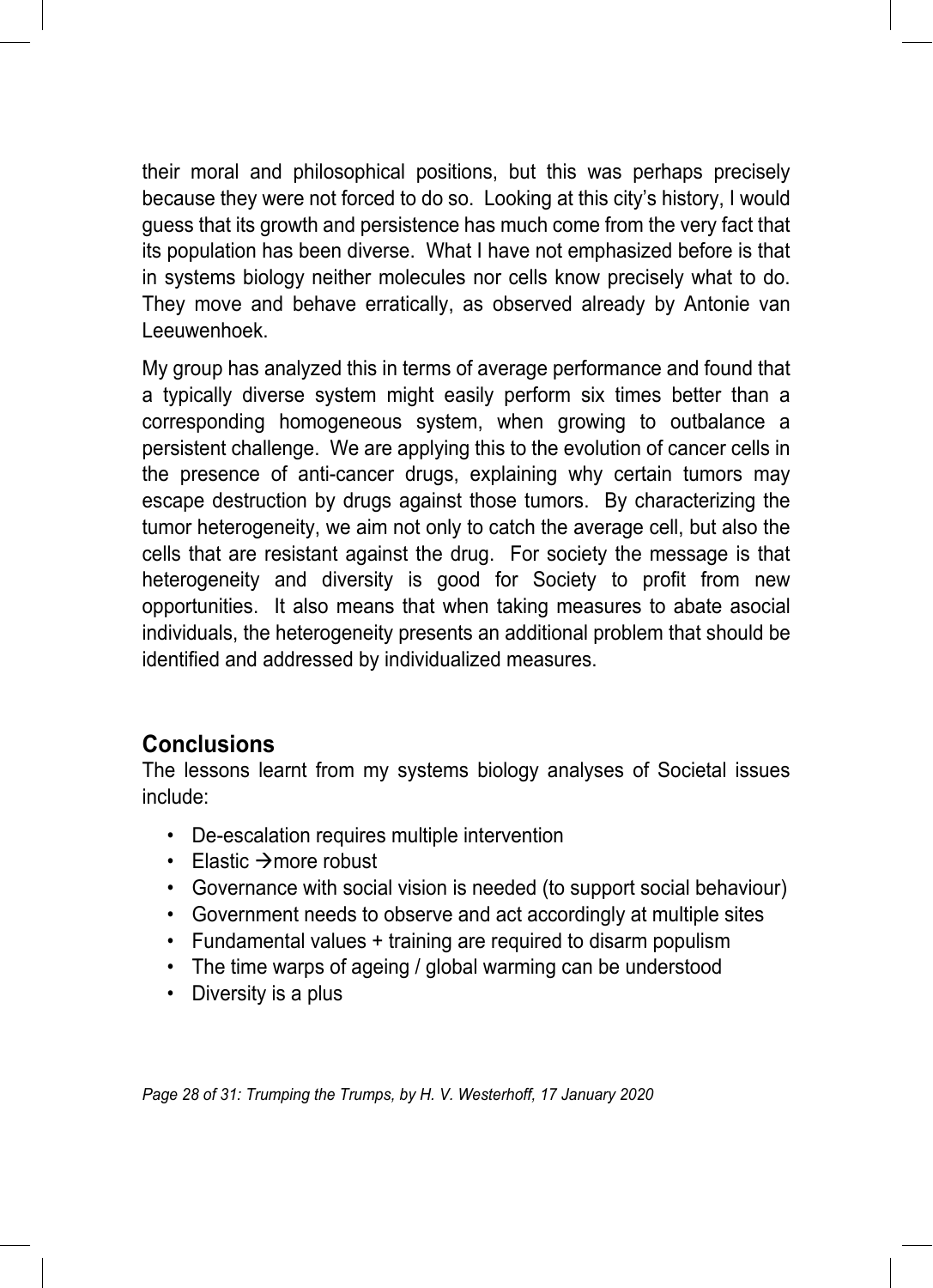The fact that these conclusions make sense, constitute the proof of principle of my proposal: it will be worth our while, if not our responsibility as scientists, to offer the rationality we developed for understanding the complex system of the living cell, to Society. This should enable again proper decision making vis-à-vis the complex problems that surface in the equally complex Society. Where conventional rationality, which was optimal for simple systems, became powerless for complex Societal problems, and where it was then all too often replaced by populism, this should constitute a much needed improvement: the complex Societal problems at hand are threatening the 'Life' of the civilized Societies on this planet.

This message should be met with approval by Minerva, goddess of wisdom. Wisdom had to come a long way, from the relative simplicity of Athens' wisdom through the conventional rationality of Descartes, Spinoza and Hume, to the wisdom of the complex rationality developed by systems biology. The latter is far from the wisdom of swords and should be able to trump the Trumps, i.e. the populists, of this world. It is much closer to the wisdom and laws (Logos) of Life itself (Bios).

#### **Summary**

- Our democratic systems come from Athens and were designed to deal with a society of 10 000 at most.
- They are based on rational discussions
- We are now witnessing (see House of Commons, Senate, *Tweede kamer*) that our best systems are networks that may not quite be up to dealing with today's complex societies and are bullied by populism.
- We need a new rationality that can deal with the network complexity of present-day Society
- I have shown how systems biology methodologies and principles:
	- help understand complex systems in terms of networking of their components
	- help predict the effects of therapeutic interventions

*Page 29 of 31: Trumping the Trumps, by H. V. Westerhoff, 17 January 2020*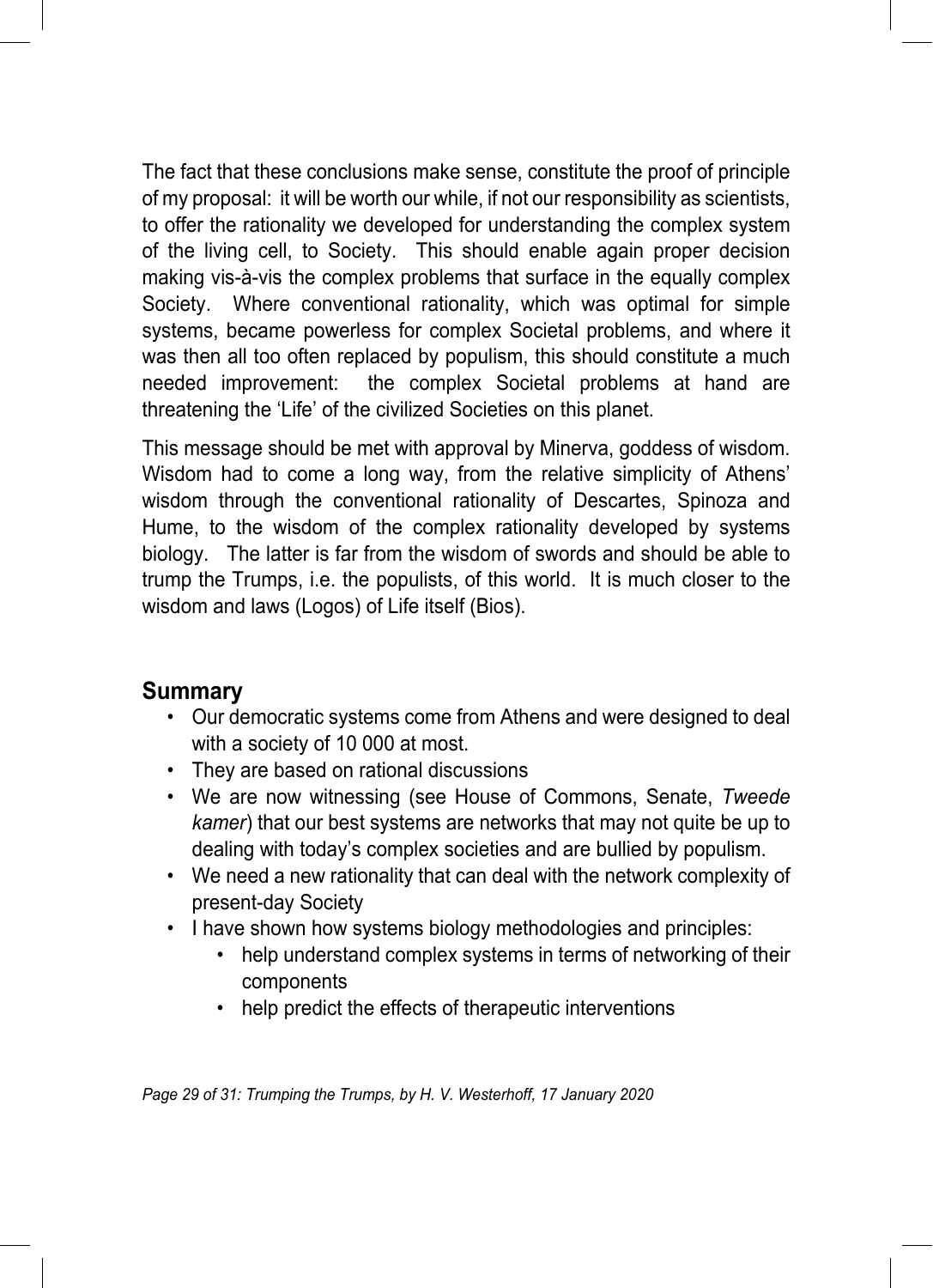- constitute a modern type of rationality, optimal for complex systems
- This complex, Systems Biology rationality is characterized by decision making on the basis of:
	- Precise experiments
	- Deduction
	- Complex (modelling-based) induction
	- In a large but determined network
- I propose that:
	- the same rationality be applied to the complex problems of our society, such as discrimination, immigration, and, finance.
	- voters and politicians are provided with systems biology tools to be able to deal with the complexity of Society appropriately
- I call upon my fellow scientists and students not to just stick to their last, but to assume their societal responsibilities and offer the new rationality to Society.

#### **Acknowledgements**

Already after my PhD defense, there were too many people for me to be able to acknowledge their contributions, direct or indirect. In a sense this has become easier now with the recognition of the importance of networks: I acknowledge the dominant help I received from my networks, both academic and personal. Looking into the audience, I can see that they are vast.

I wish to remind everyone that the functioning of the network does not much depend on its components but much more on its networking. So please, rest assured that systems biology will continue to thrive, even when I may now venture into other fields.

My gratitude includes my beloved PhD students and postdocs, who I have seen grow younger and younger; now some are 40 years younger than me. I recognize young kids that I perhaps attracted to systems biology grow grey hair and wear University gowns. But grey hair and university gowns remain signs of wisdom, in this case including signs of wisdom with respect to lifescience complexity. And I can already see that other young kids will follow.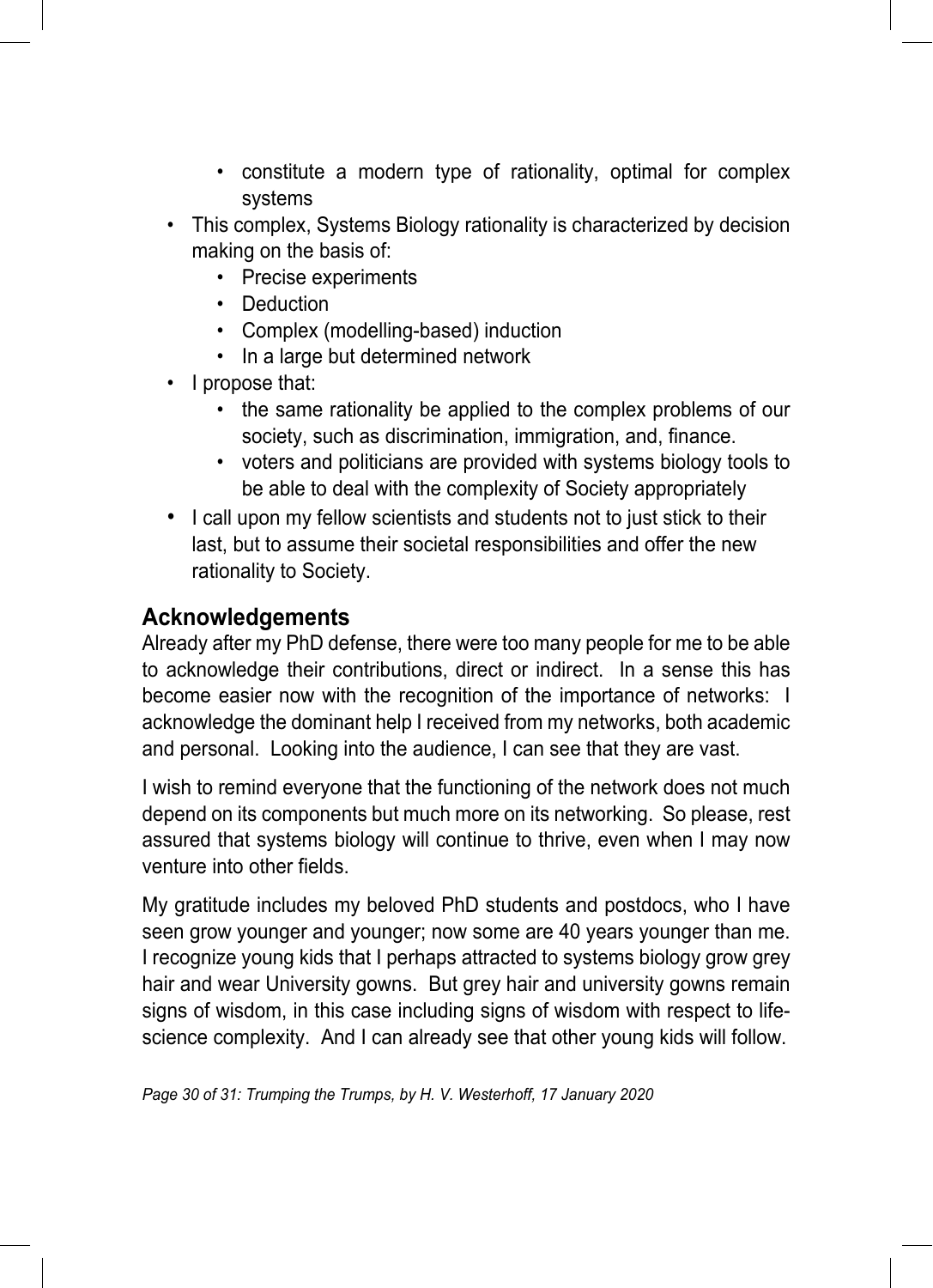I also acknowledge my Universities, i.e. my *alma mater*, the University of Amsterdam, the university where I have been even more active (the Vrije Universiteit Amsterdam), as well as the University of Manchester, which allowed us (with the UK-funder BBRSC doing even more so) to develop systems biology most rapidly in the new Manchester Centre for Integrative Systems Biology and the corresponding doctoral training center.

And then Anneke, I do not like thanking you merely as a partner for assuming the many responsibilities that I failed to assume. I prefer to compliment you: You have developed a fascinating career of your own from the molecular biology of H5, through the nuclear pore complex *avant la lettre*, all the way to systems forensics. And similarly, Emilia, you have developed a creativity of your own that I admire. We have witnessed some of this today.

### **And, finally:**

That was it.

Ik heb gezegd; ik heb geschreven.

*Page 31 of 31: Trumping the Trumps, by H. V. Westerhoff, 17 January 2020*